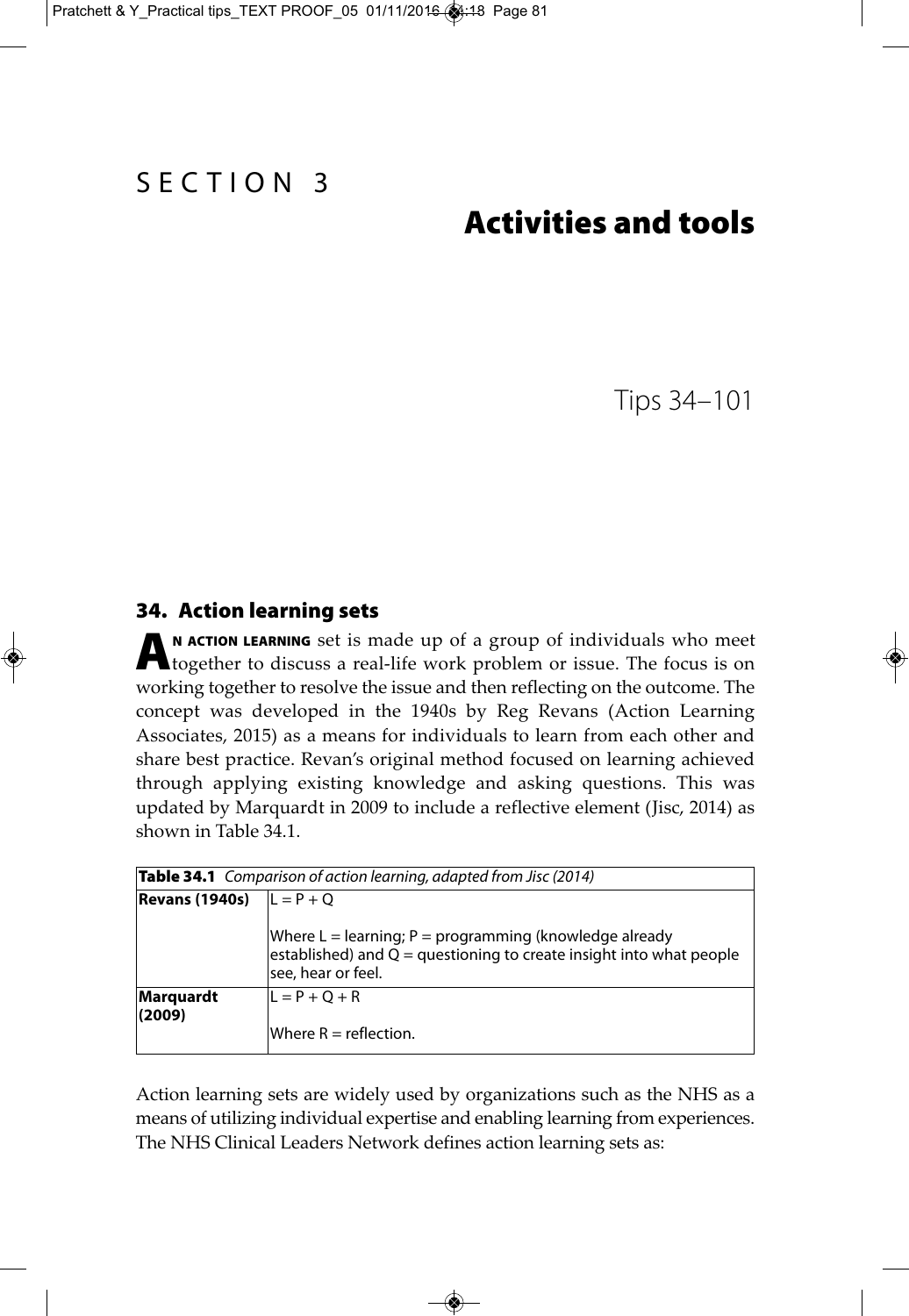. . . a method for individual and organisation development based on small groups of colleagues meeting over time to tackle real problems. Its roots are in adult learning and organisational development, ensuring that individuals can continue to be supported in their roles and learn from colleagues.

It is underpinned by a belief in individual potential: a way of learning from our actions and from what happens to us, and around us, by taking the time to question, understand and reflect, to gain insights and consider how to act in the future.

NHS Clinical Leaders Network, 2016

Action learning sets are designed to enable participants to solve work-related problems within a supportive and open environment. The groups are usually small, around four to ten at most. Action learning sets can be self-facilitating but in practice many groups find that using a facilitator, at least for the first few meetings, is an effective means of moving the work forward. The National Library for Health identified three approaches which can be undertaken by action learning sets, shown in Table 34.2.

|                | <b>Table 34.2</b> Action learning approaches, adapted from March (2007)                                                                                                                                                                                                                                                                                                                                                     |
|----------------|-----------------------------------------------------------------------------------------------------------------------------------------------------------------------------------------------------------------------------------------------------------------------------------------------------------------------------------------------------------------------------------------------------------------------------|
| Session type   | Approach                                                                                                                                                                                                                                                                                                                                                                                                                    |
| <b>OPEN</b>    | Individual members bid to discuss issues of concern to them. The<br>members agree at the start of each meeting which bids will be successful<br>and therefore will be discussed. The focus is on using questioning from<br>other members to help the individual understand the issue and to<br>identify an action plan for handling it, rather than providing direct advice<br>or sharing experiences.                      |
| <b>PLANNED</b> | Where the topic is agreed in advance. This model may be helpful where a<br>learning set is supporting members who are all developing the same set<br>of skills at the same time, and where members will benefit from<br>brainstorming and sharing experiences of implementing new skills.<br>Common focuses for discussion may include 'what worked for me and<br>what didn't - and what would I do differently next time'. |
| COMBINED       | Allowing both the structure of a planned approach with the opportunity<br>for individuals to raise issues of current concern as well.                                                                                                                                                                                                                                                                                       |

Whichever session type is appropriate, the purpose of an action learning set is, as defined by the name, to take action and then learn from the actions through a shared approach to problem solving. The basic procedure and principles for running a set are taken from Action Learning Sets (2014):

- Agree some ground rules about how you will work together.
- Share out the time, so that everyone gets a turn.
- Each member 'presents', i.e. briefly describes, a problem they would like to work on.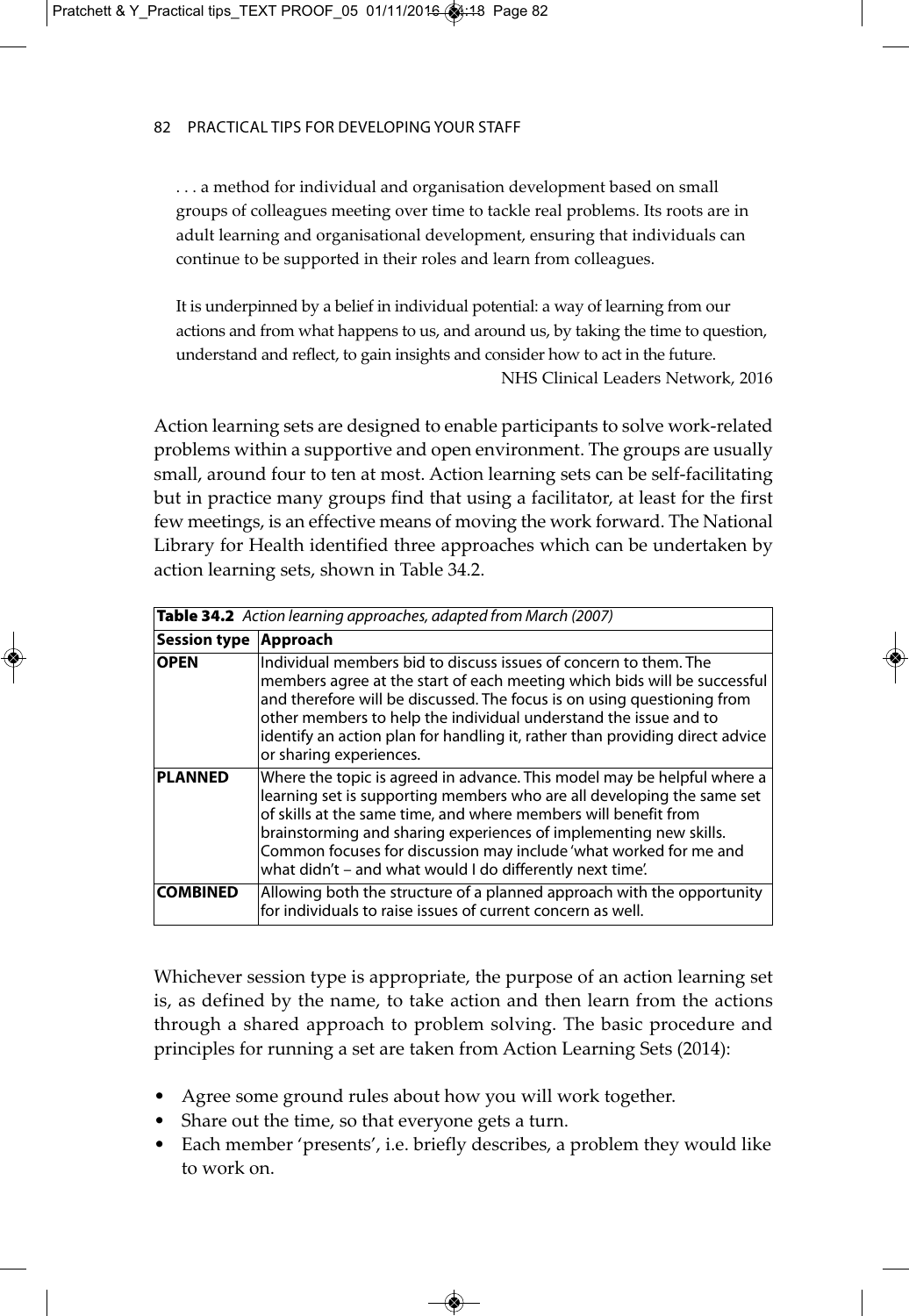- The set helps that person to explore the problem.
- Open questions are usually most helpful.
- Avoid giving advice.
- Ensure that the presenter has an action plan.
- Spend time after each person's turn and at the end of the meeting to discuss what has been learned.

Participation in an action learning set is an effective means of real-life problem solving which enables individuals to develop a number of different skills, including active listening, questioning skills, empathy and reflection. It is essential that members are open-minded and willing to learn from each other. Individuals need to be prepared to share their failures as well as their successes and to reflect upon the whole experience. The value of participating is demonstrated by the example from practice shown here.

### **Example from practice: Alison Day – LKS manager (NHS)**

My action learning set of six people provides a supportive environment to work through personal development or work-based issues, helping to increase understanding and develop solutions. We have a commitment to meet four times a year (but it would be beneficial if this was more frequent). Each time we meet we have the option of raising an issue we would like addressed. Each individual then takes it in turn to share their concern in more detail whilst the rest of the group listen and ask questions to encourage the individual to understand and resolve their issue. The session ends with a commitment to take action which is very powerful as you know you will be reporting back to your action learning set on progress next time you meet.

The set I am in at the moment is very structured, with a facilitator, which helps us all to stay on track and keep to the agreed rules of action learning sets – to ask questions and not give advice. The temptation to solve someone's issue for them is strong but the actions are more powerful if the individual finds their own solution.

Groups can be made of up of participants from the same organization or sector or from individuals belonging to different organizations or sectors depending on the issue under discussion. Active participation can assist the individual in developing their networking and influencing skills whilst at the same time solving problems or issues which they would have found difficult to resolve on their own. A successful set will demonstrate the characteristics displayed in Figure 34.1.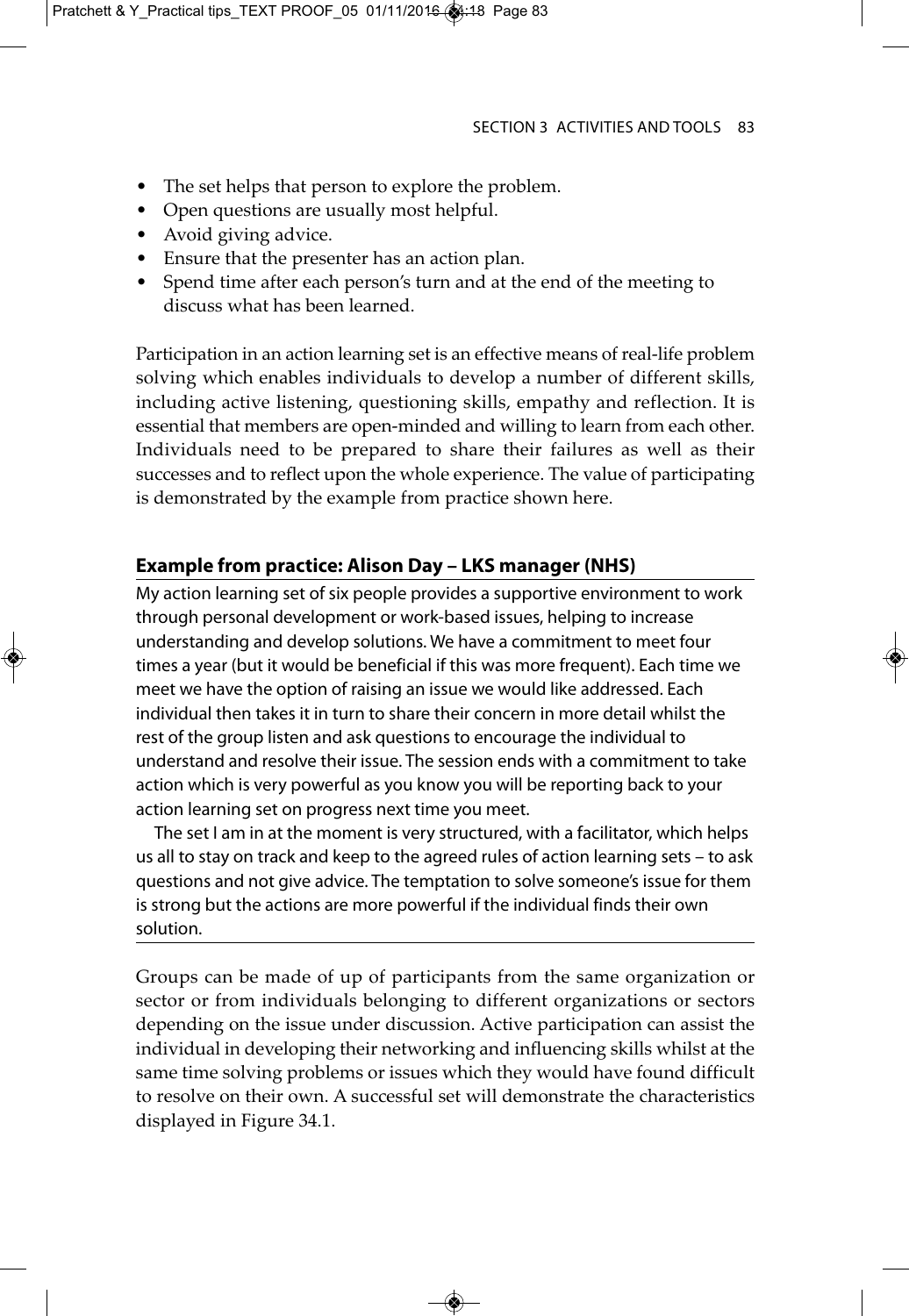

**Figure 34.1** *Characteristics of action learning sets(NHS Clinical Leaders Network, 2016)*

### **i** $\beta$  Best for

■ Utilizing an individual's experience to solve work-related problems within a supportive and open environment which enables them to learn from each other.

### > **More**

■ Action learning sets do not have to meet physically. Virtual action learning sets using LinkedIn have demonstrated considerable success (Hale, 2012).

# ! **To think about**

- Action learning sets are not about individuals giving advice to each other. They are about listening to each other and providing an environment for members to actively work towards solving their own issues and problems.
- Even if the set does not meet physically, action learning sets do require individuals to commit to attending and to completing their agreed actions. It is important to make best use of the time allocated and this is where appointing a facilitator can prove invaluable to ensure that the set achieves its purpose.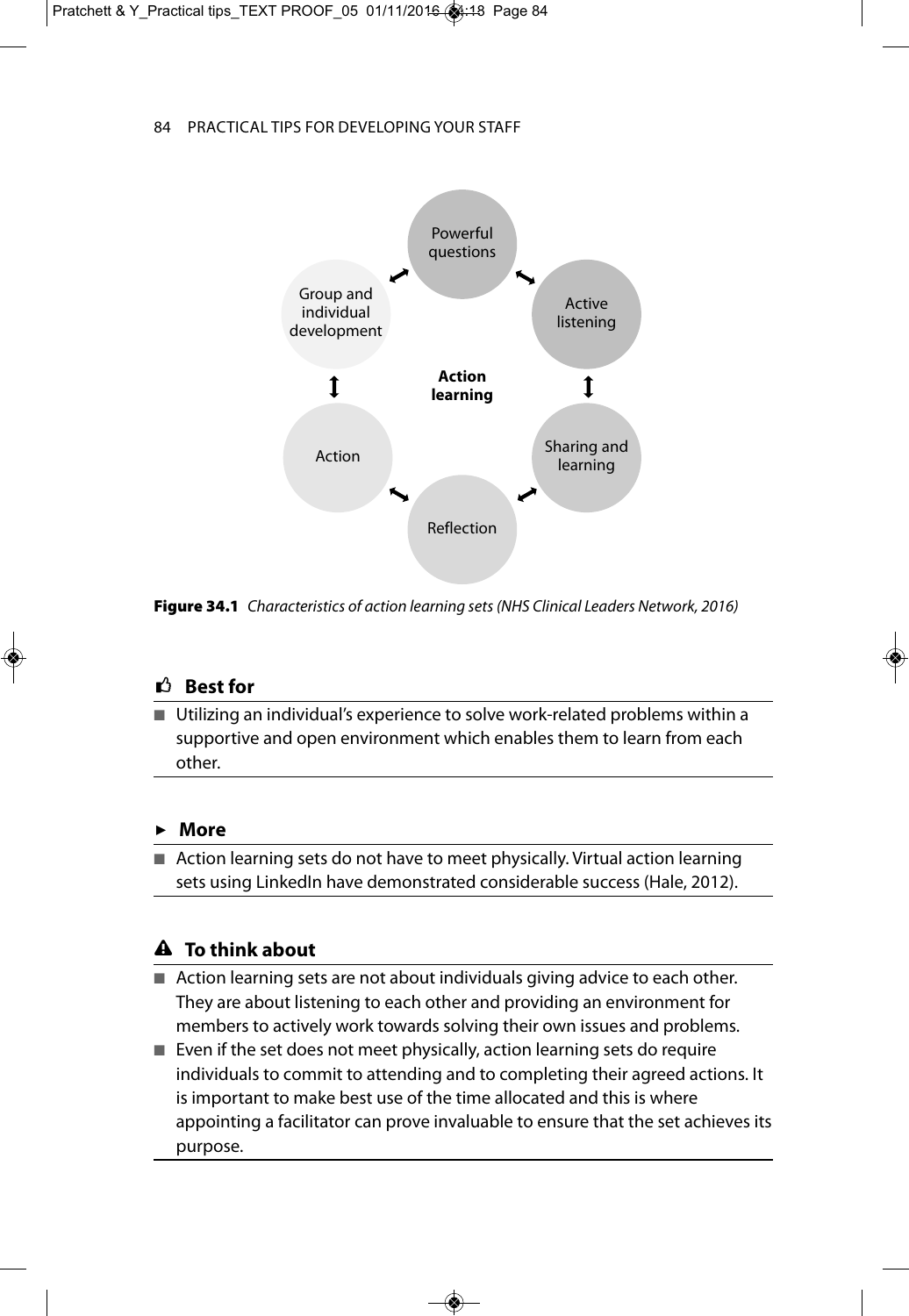#### References

Action Learning Associates (2015) *Reg Revans: Action Learning pioneer*, www.actionlearningassociates.co.uk/action-learning/reg-revans. [Accessed 14 February 2016]

Action Learning Sets (2014) *About Action Learning*,

www.actionlearningsets.com/php/news.php?id=4. [Accessed 14 February 2016]

Hale, R. (2012) Action Learning in the Cloud, *Training Journal*, September, 19–22.

- Jisc (2014) *Action Learning*, www.jisc.ac.uk/guides/change-management/actionlearning. [Accessed 14 February 2016]
- March, L. J. (2007) *Skills for Success: the Health Library Staff Development Framework*, www.libraryservices.nhs.uk/document\_uploads/Staff\_Development/nlh\_sdg\_int roducing\_learning\_sets\_200808.pdf. [Accessed 14 February 2016]

NHS Clinical Leaders Network (2016) *Action Learning*, www.cln.nhs.uk/aboutcln/action-learning.html. [Accessed 14 February 2016]

### **35. Apprentices, graduate trainees and work placements**

**THIS TIP IS** not about the technicalities of setting up apprenticeships, graduate trainee schemes or placements. It focuses on the quality of the experience which participants in these schemes should expect during their time working within your team. If you are involved in setting up one of these schemes then you should be following the Tips laid out in Section 2 (p. 27) of this book to ensure that the relationship between the individual and the service/ organization is beneficial to all interested parties. Additional information on apprentices, graduate trainee schemes and work placements are available by following the links in the Further Reading section below (p. 88).

#### **Work experience**

The principle behind apprenticeships, graduate trainee schemes and work placements is to provide real work experience for individuals, most of whom will either be studying for further qualifications or using the experience as a basis to apply for further study. Generally speaking, apprentices and graduate trainees will be paid an agreed salary during their time with your organization. Individuals on work placements might or might not receive payment. Either way, the onus is on the employer to ensure that the experience for individuals is meaningful and a valuable use of their time.

#### **Advantages**

Advantages to individuals of such schemes include the opportunity to develop practical skills, knowledge and behaviours through real-life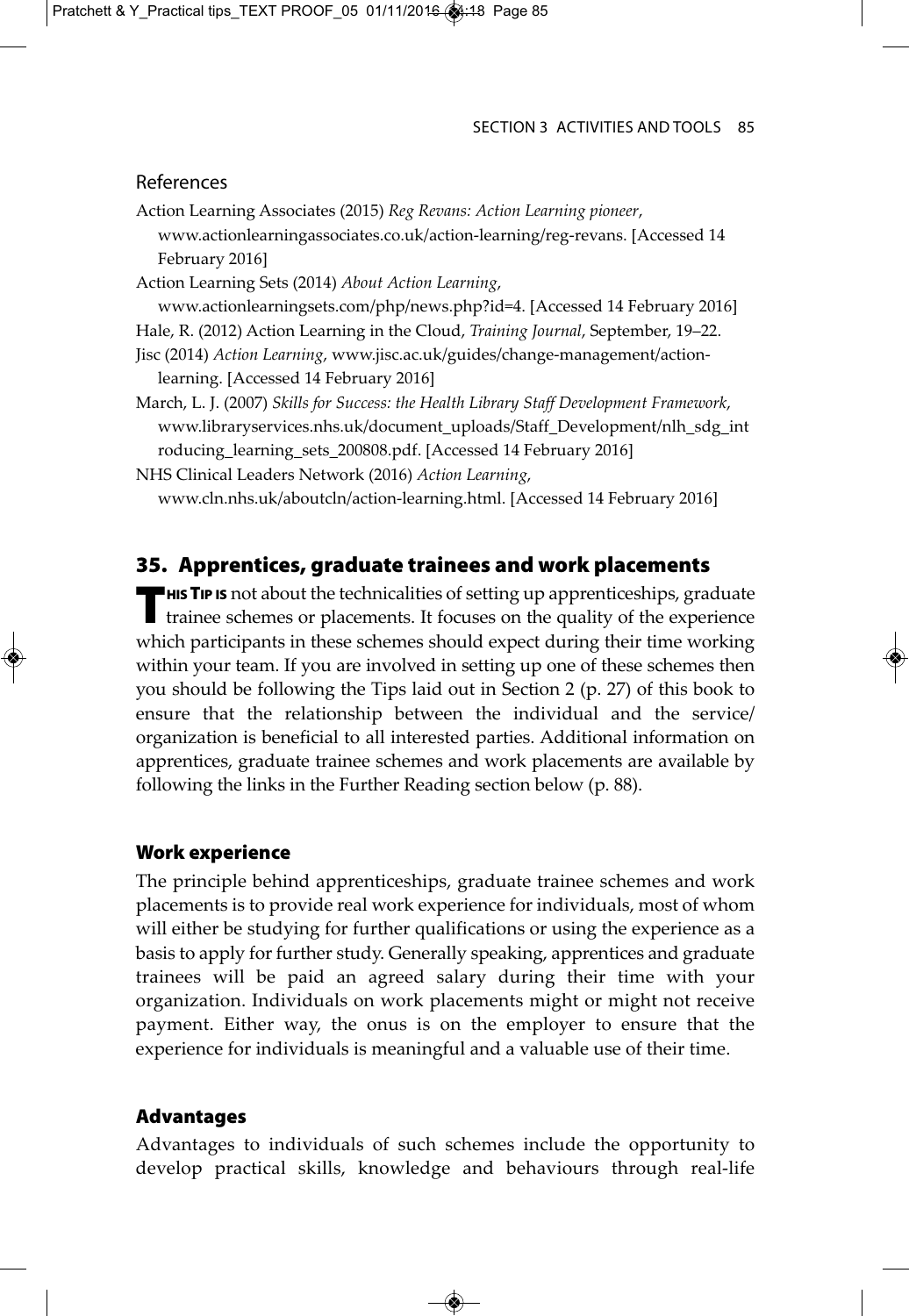experience. From an employer's perspective they are contributing to ensuring that the future workforce is trained in the skills, knowledge and behaviours that will ensure that their organizations can meet future challenges and take advantage of opportunities that will enable them to grow and prosper. The example below shows how the experience of undertaking a graduate traineeship led to a successful start to a career in the profession.

### **Example from practice: Catherine McManamon – LKS professional (academic) and former graduate trainee**

My graduate traineeship was based in one of Manchester Metropolitan University's site libraries. The trainee programme aimed to provide a broad introduction to the different aspects of HE library services as well as practical experience of supporting the staff and students of the university in a front line capacity, prior to embarking on a Master level LIS qualification.

Specifically, I gained varied customer service experience as the first point of contact for library users on the enquiry desk. The nature of the customer-facing responsibilities quickly developed my communication skills and my ability to work as part of a team. The first semester of the traineeship involved lots of new information, unfamiliar IT and library management systems and a busy library service. This meant that learning from and listening to the more experienced members of the team was essential.

The graduate traineeship also enabled me to begin to develop library support for teaching and research – facilitating user education and providing detailed support to students in their use of the library collections. This enhanced my own information literacy skills. Alongside this practical experience, I developed my professional awareness through the training sessions, presentations and library visits that were a central part of the traineeship.

#### **Responsibilities and expectations**

If you have responsibility for an individual on any of these schemes it is important that you are both clear about what is expected of that individual and what your responsibilities as a line manager are. In some cases you might be responsible for the person for the whole of their time as an apprentice, graduate trainee or placement student. In other cases you might only have responsibility for them for a proportion of their time with the organization. Either way, you and the individual on the scheme need to ensure that you each understand the expectations that the other has of your time working together. The induction process is particularly important for individuals undertaking these types of schemes in building the relationship between themselves, the team and the organization.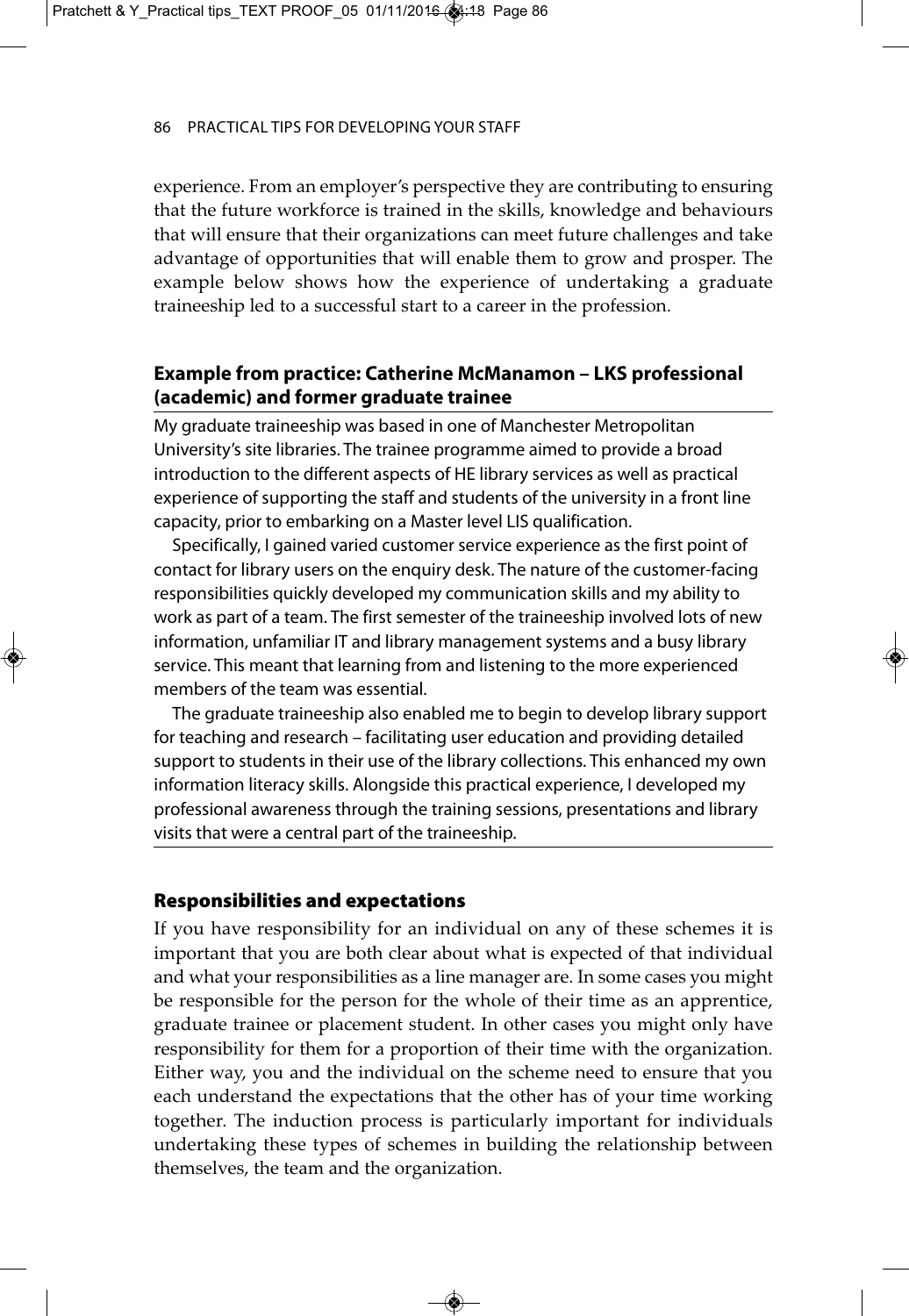As a line manager you will need to understand what the individual is aiming to get from the experience. You will need to be clear about what skills, knowledge and behaviours they are aiming to develop. Linked into this is an understanding of what they hope the experience will lead to. This might be a specific job or qualification or it might be a more general experience. Understanding the motivation and expectations of the individual will lay the foundations of your relationship with them which will enable you to make the experience as productive as possible for both parties.

You will need to be clear about your expectations of the individual. This might be as basic as expecting them to be at work for a certain time to taking responsibility for specific areas of work. Many of these schemes will require the individual to undertake a project or have time off to attend further training or study. As the person responsible for them you will need to be aware of these requirements and ensure that they are able to meet them. Most work placements will be organized in partnership with the college or university that the individual is attending and there will usually be a named contact based at the home institution for the employer to liaise with.

Many of the schemes covered by this Tip will have a formal process for laying out these expectations. You will need a copy of this and should discuss it with the individual at the earliest opportunity. If this doesn't exist then it is a good idea to draw one up at the start of the relationship to clarify:

- how long the relationship will last
- working conditions including hours and place of work, holiday and absence procedures and any other contractual obligations such as health and safety requirements. You can refer them to HR for these if appropriate.
- the training they will receive and the specific outcomes expected from the training
- any qualifications they are working towards or any specific work or projects they are expected to undertake
- the names of any external contacts such as tutors or placement coordinators. You will also need to know if the individual will be visited by any of these people during their time with you and what the purpose of the visit will be.

### **i** $\triangle$  **Best** for

■ Providing participants with the opportunity to gain work experience and develop their individual skills, knowledge and behaviours, which will ultimately benefit themselves and the organization by contributing to the development of a skilled and flexible workforce.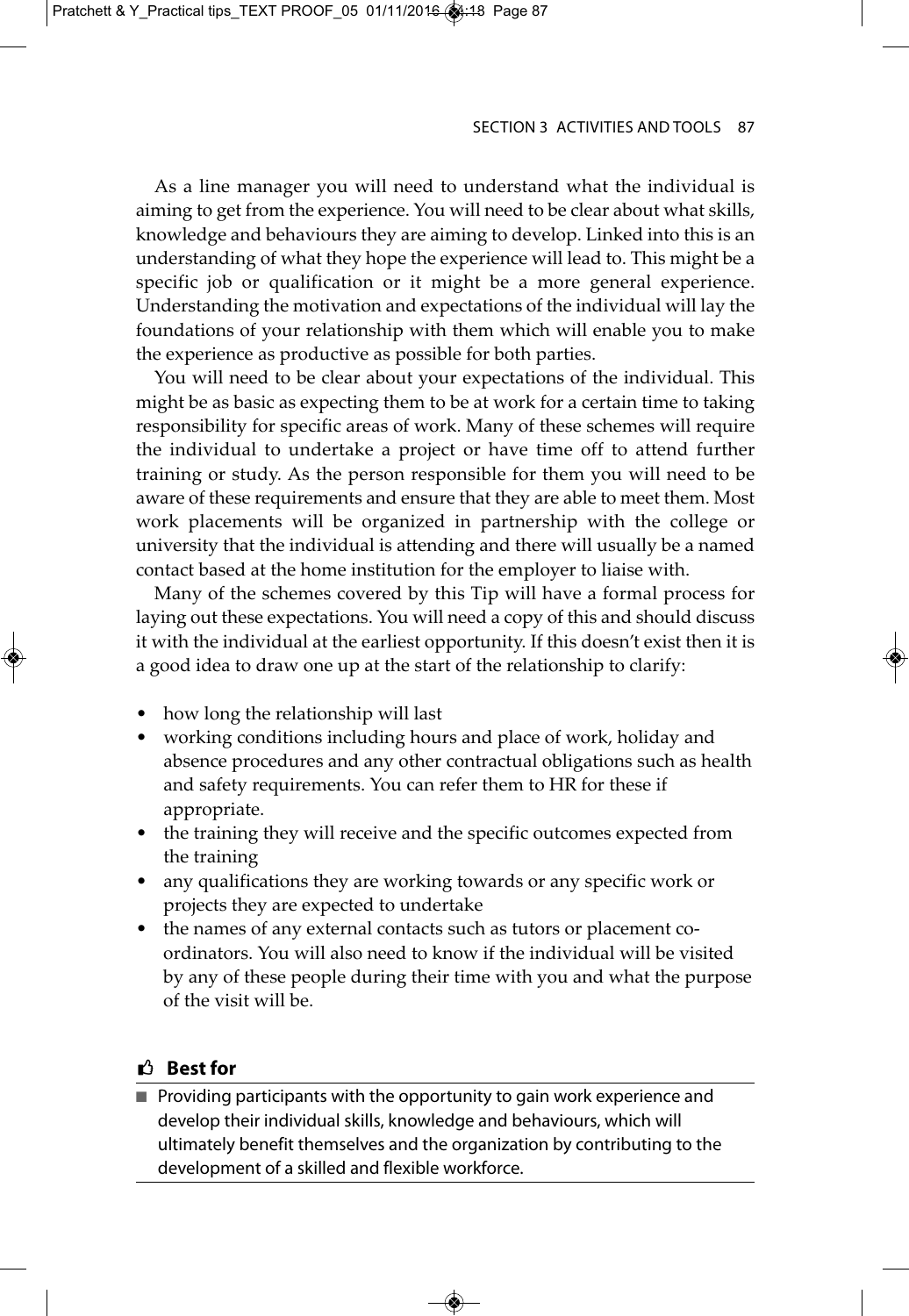#### > **More**

■ Most schemes of this type will require the individual to complete a placement diary or learning log. If for some reason the individual concerned has not been asked to complete something of this type it is good practice to ask them to do so. This will enable you and the individual to map their progress and give a basis for discussing any issues as they arise.

### ! **To think about**

■ These schemes should never be used as a source of cheap labour and it is important that managers are clear about the amount of time and energy it will take to run them. A badly run apprenticeship, graduate trainee scheme or placement will damage the reputation of the organization and could seriously undermine the confidence of the individual.

#### Further reading

- CILIP (2016) *Graduate Training*, www.lisjobnet.com/graduate-training. [Accessed 3 April 2016]
- Department for Business, Innovation and Skills (2015) *Employ an Apprentice*, https://www.gov.uk/take-on-an-apprentice. [Accessed 3 April 2016]
- Prospects (2016) *Work Experience and Internships*, www.prospects.ac.uk/jobs-andwork-experience/work-experience-and-internships. [Accessed 3 April 2016]

#### **36. Awards**

Recognition makes employees feel valued and appreciated, it contributes to higher employee morale, increases organizational productivity, and can aid in recruitment and retention. Recognition is a powerful motivator. It serves to reinforce the enthusiasm, commitment, and social conscience of employees and is a great vehicle for conveying the agency mission and goals.

University Library University of Illinois at Urbana-Champaign, 2012

**EMPLOYEE RECOGNITION CAN** result in increased motivation, improved performance and a more productive workforce; nominating members of your team for awards is one way to do this. Research shows that different rewards, both tangible and intangible, can influence an individual's behaviour (CIPD, 2015). There are many opportunities open to you as a manager to nominate individuals and teams from within your LKS for awards.

Awards may be local; for example, you could run an Employee of the Month scheme within your library to recognize the good work that individuals are doing on a day-to-day basis or introduce annual awards for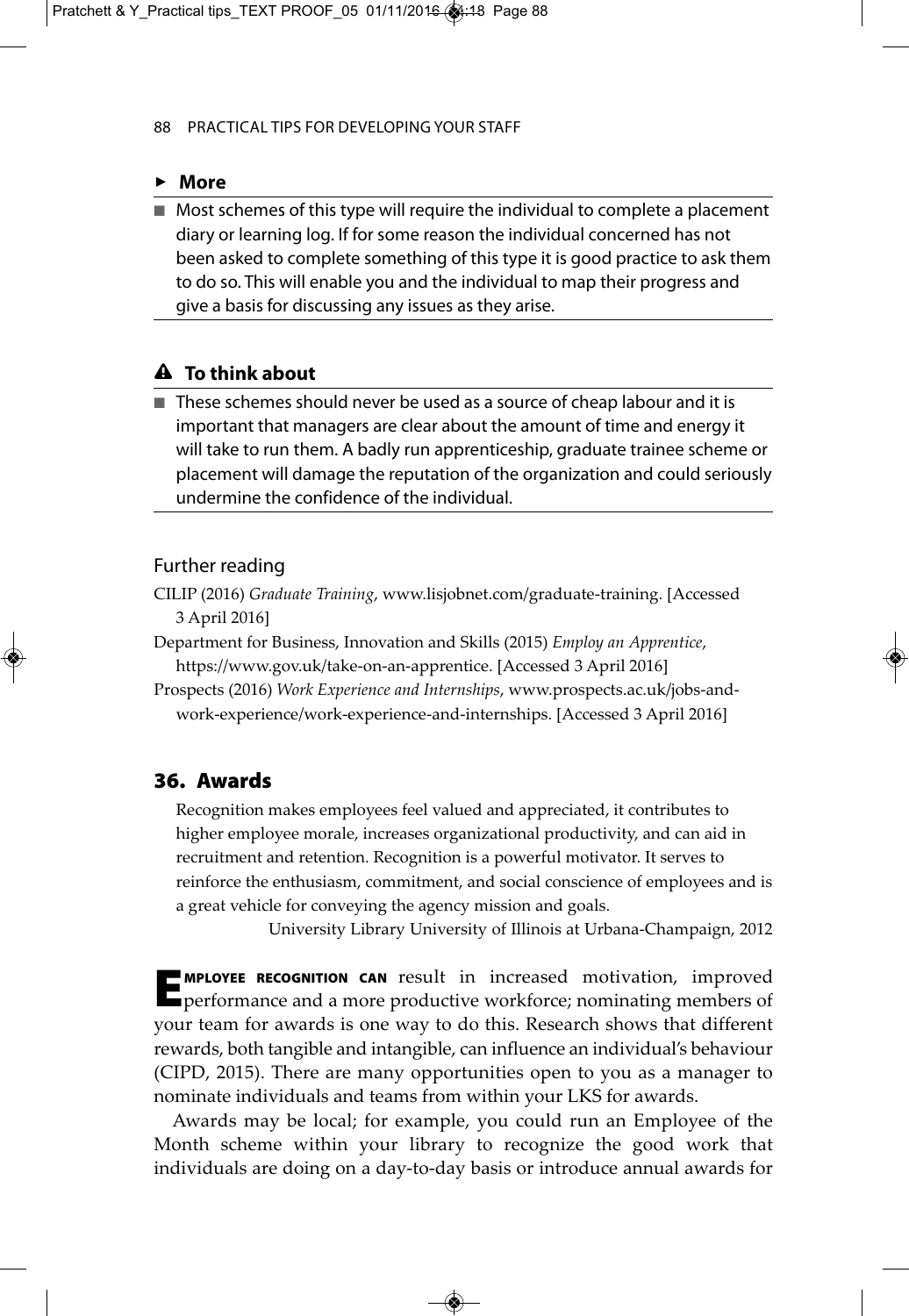customer service or innovation, such as those offered by the University of Colombia (2015). You could use this as an opportunity to praise individuals for completing work on a specific project, or alternatively to recognize their skills or dedication to their job. Some organizations have annual awards ceremonies for all staff who work there (not limited to LKS staff), which may be organized around organizational values or objectives, e.g. Most Productive Team. Finally, you may be able to enter an individual or LKS team for awards presented by external associations or organizations.

In their Task Force which investigated staff recognition schemes with a view to implementing a local initiative, the University Library University of Illinois at Urbana-Champaign (2012) recommends that rewards offered should be:

- sincere
- meaningful
- adaptable
- relevant
- timely.

By nominating members of your team for awards, you are recognizing the good work that they do and demonstrating that you value their commitment and appreciate their contribution to the delivery of services, which can be great for motivation and productivity. If you nominate members of your team for awards within the organization, it will raise the profile of the individual or team and showcase the good work that they do. It can also serve to raise the profile of LKS generally, by sharing information about your work, which may not always be recognized throughout the wider organization.

LKS are filled with innovative individuals who are passionate about the services that they provide, but often our stakeholders do not have a full understanding of the scope and breadth of our activities. Celebrating and recognizing the achievements of your team members is a good way of building morale and creating a satisfied workforce who feel valued. Table 36.1 illustrates examples of awards.

#### **Best** for

■ Employee awards enable you to recognize and reward the good work that your staff and teams are doing, either on a day-to-day basis or for innovative one-off projects.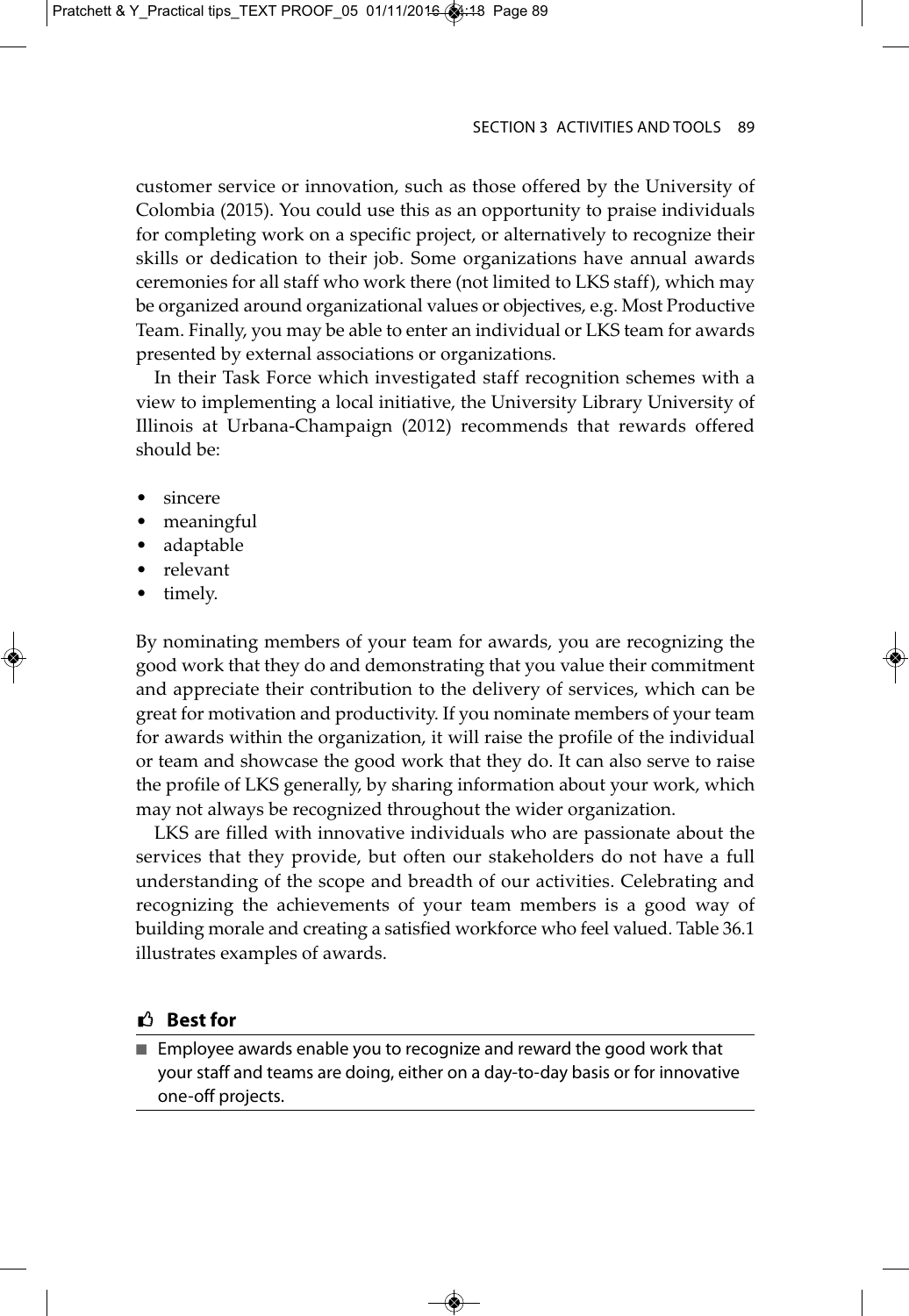**Table 36.1** *Examples of awards*

**Sally Hernando Award for Innovation in NHS Library and Knowledge Services (UK)** www.libraryservices.nhs.uk/forlibrarystaff/lqaf/innovations.html

**CILIP Libraries Change Lives Award (UK)**

www.cilip.org.uk/cilip/cilip-libraries-change-lives-award

**Library Design Awards (UK)** www.sla.org.uk/library-design-awards.php

**School Librarian of the Year Award (UK)**

www.sla.org.uk/slya.php

**I Love my Librarian Award (USA)**

www.ilovelibraries.org/lovemylibrarian

**Lancashire Teaching Hospitals NHS Foundation Trust Quality Awards (UK)** www.lancsteachinghospitals.nhs.uk/latest-news/news-220415-quality-awardscelebrating-staff-achievements-1804

**The University of British Colombia Library Staff Recognition Awards (USA)** http://about.library.ubc.ca/work-with-us/why-work-with-us/library-staff-recognition-awards

### > **More**

- Decide what the awards will be in advance and publicize them. You will need to dedicate some funding to implement an internal scheme, as awards should be attached to some form of reward.
- If you don't have the resources to set up an internal awards scheme keep an eye out for external awards to nominate your teams for.

# ! **To think about**

■ If embarking on an awards programme, ensure that you have categories which can apply to people at all levels in the organization. They should be equitable, inclusive, tied to your organizational aims and include significant rewards to establish their value (University Library University of Illinois at Urbana-Champaign, 2012).

### References

CIPD (2015) *Show Me the Money!: the behavioural science of reward*,

www.cipd.co.uk/hr-resources/research/show-money-behavioural-sciencereward.aspx. [Accessed 24 September 2016]

University Library University of Illinois at Urbana-Champaign (2012) *Library Awards and Recognition Task Force*,

www.library.illinois.edu/committee/admin/supplement/2011-2012/Awards\_and\_ Recognitions\_Final\_Report.pdf. [Accessed 28 December 2015]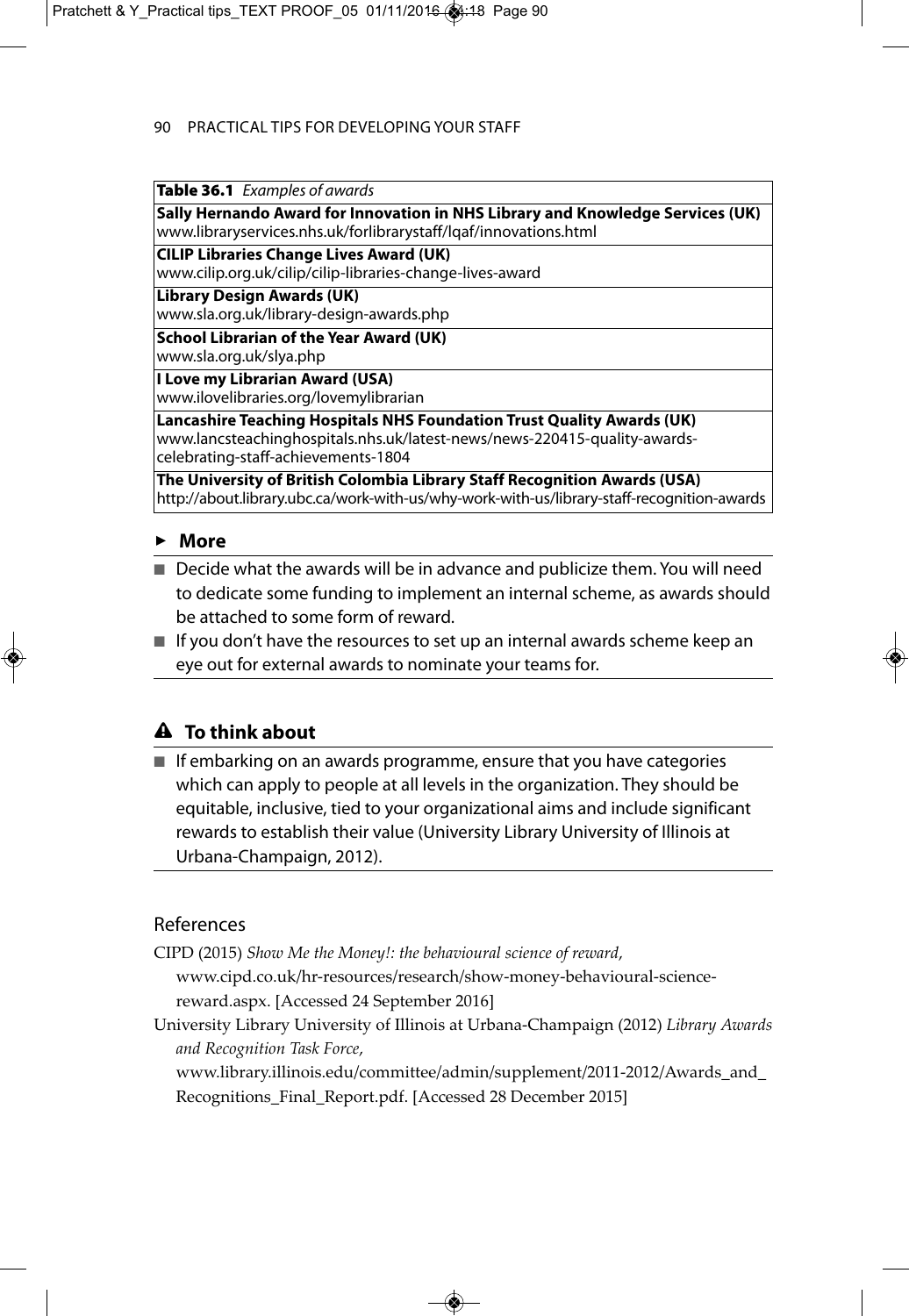# **37. Buddying**

**BUDDYING** IS WHERE an experienced member of staff works with a new or inexperienced staff member to increase their confidence and expertise either generally or in a particular area. It is often used as part of the induction process as a means of giving a new member of staff a point of contact, other than their line manager, who can answer questions and provide one-to-one support. It tends to be a fairly informal relationship and lasts for as long as the person being buddied requires it.

### **Benefits of Buddying**

Assigning a buddy to a new member of staff can really make a difference to the success of their induction. Having a buddy gives a new member of staff a friendly face they know they can seek support from in terms of explaining how things work and answering questions. This can help them to settle into their new role more quickly, and reduce the chance of them feeling isolated or unsupported.

Acting as a buddy also provides a good developmental opportunity for existing members of staff, giving them the chance to develop their communication skills and share their knowledge and experience.

University of Sheffield, 2014

Buddying offers development opportunities for both individuals in the relationship, not just the person who is being buddied. HR staff based at Manchester Metropolitan University (2015) have produced a guide on the skills, knowledge, expertise and behaviours that make a good buddy, from which the following list is taken.

### **Who Makes a Good Buddy?**

A good buddy is someone who is prepared to be:

- A contact
- A friendly face
- An informal source of information on the team and department
- Someone who knows how things work across the organisation and is prepared to share that experience

Personal attributes of a good buddy include:

- The ability to listen
- Openness and commitment to being a buddy it can be a learning experience for both parties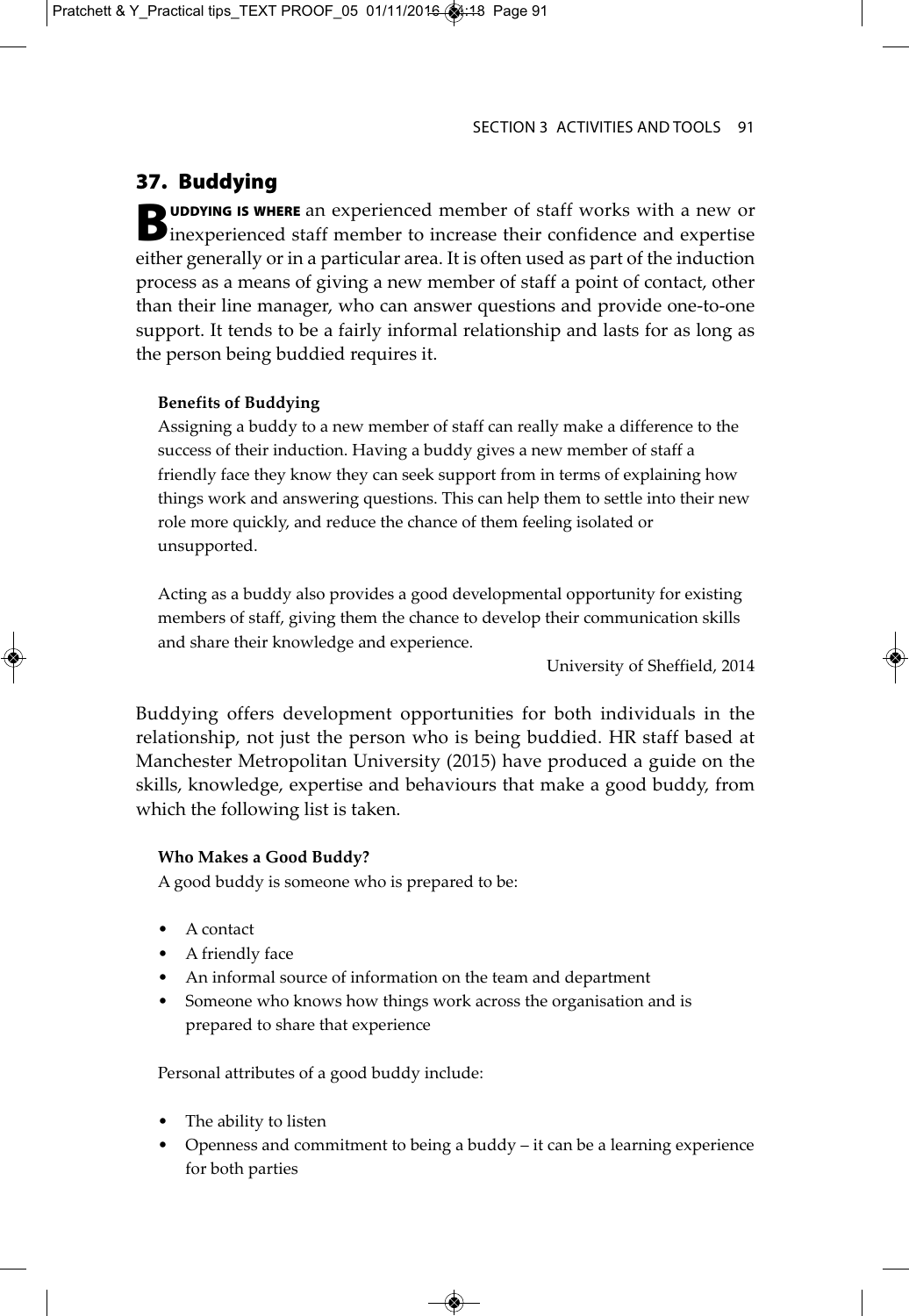#### 92 PRACTICAL TIPS FOR DEVELOPING YOUR STAFF

- Good time management and self management skills
- Relevant knowledge and experience to be able to provide the right level of support
- An honest and considerate approach to giving feedback and asking challenging questions including the ability to:
	- ° give constructive feedback
	- ° identify learning opportunities
	- ° use questions to encourage new starters to think for themselves
- A willingness to learn

Manchester Metropolitan University, 2015

Figure 37.1 outlines a basic buddying process. The emphasis is on the person who is being buddied but should include opportunities for the buddy themselves to reflect on their own learning and development in the role.

| <b>First meeting</b> | • Confirm the purpose of the buddying relationship<br>Decide how often you will meet and where<br>Agree how you will communicate with each other between<br>meetings                                                                                                                                                             |
|----------------------|----------------------------------------------------------------------------------------------------------------------------------------------------------------------------------------------------------------------------------------------------------------------------------------------------------------------------------|
|                      |                                                                                                                                                                                                                                                                                                                                  |
| Ongoing              | Meet as agreed to review how the person being buddied is<br>progressing and to provide ongoing support<br>• It can be useful for both parties to complete a personal<br>development plan as part of the process to articulate what<br>they require from the relationship and monitor how they are<br>both developing as a result |
|                      |                                                                                                                                                                                                                                                                                                                                  |
| <b>Final meeting</b> | • Reflect on what both parties have gained from buddying<br>Identify any ongoing development needs which the<br>relationship has highlighted and agree how these should be<br>addressed                                                                                                                                          |
|                      |                                                                                                                                                                                                                                                                                                                                  |

**Figure 37.1** *The buddying process*

### **i** $\theta$  **Best** for

■ Providing informal peer support to enable a new or inexperienced member of staff to increase their confidence and expertise.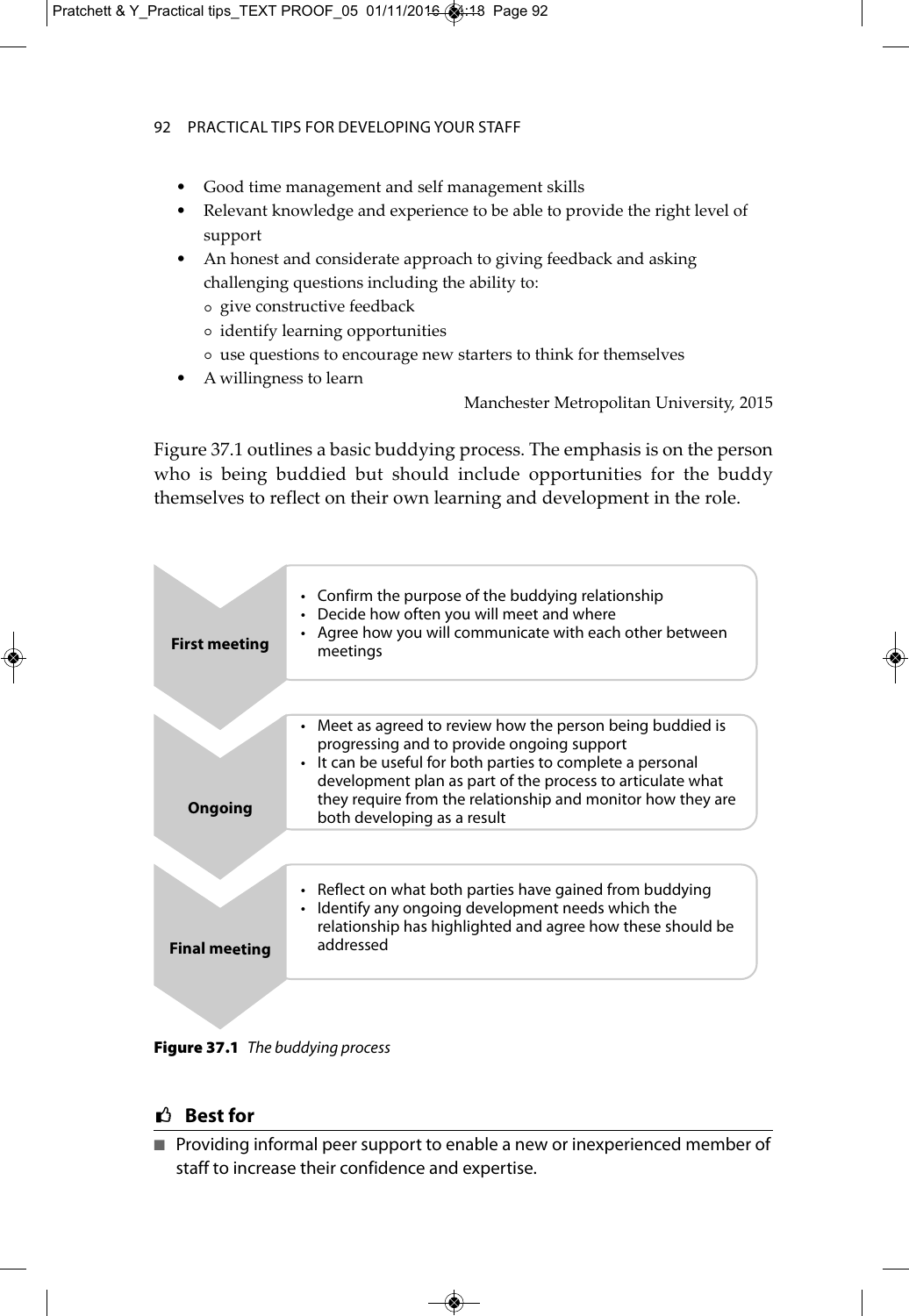■ Developing an existing team member by enabling them to share their skills, knowledge, expertise and behaviours with a new or inexperienced member of staff.

### > **More**

- There are some similarities to coaching and mentoring in that the skills required are similar. The main difference is that buddying is more informal. If you are thinking of using a buddy system then you might find it useful to read the Tips in this book (p. 100, p. 160 and p. 163) on coaching and mentoring.
- Whilst most buddying relationships occur within the same team or department there are occasions when selecting a buddy for an individual from outside these parameters can be beneficial. Examples of this could include individuals from small LKS buddying up for extra CILIP qualification support or where individuals need to develop skills that are unique to their role. In these cases LKS staff working in other organizations or sectors could be approached. Understanding the development benefits to potential buddies is particularly important in such instances.

# ! **To think about**

■ It is important to remember that this is a working relationship between equals. Buddying is not about being a counsellor for emotional issues or providing a confidant for an individual (Manchester Metropolitan University, 2015).

### References

Manchester Metropolitan University (2015) *The Role of a Buddy/Mentor for New Starters*, https://www2.mmu.ac.uk/media/mmuacuk/content/documents/human-resources/ a-z/guidance-procedures-and-handbooks/Buddy-Mentor\_to\_New\_Starters.pdf. [Accessed 16 February 2016]

University of Sheffield (2014) *Buddying for New Starters*,

www.sheffield.ac.uk/polopoly\_fs/1.296199!/file/Buddying\_for\_induction.pdf . [Accessed 16 February 2016]

# **38. CILIP qualifications**

**CILIP (THE CHARTERED** Institute of Library and Information Professionals) offers three levels of professional registration (see Table 38.1) which are available to all Members.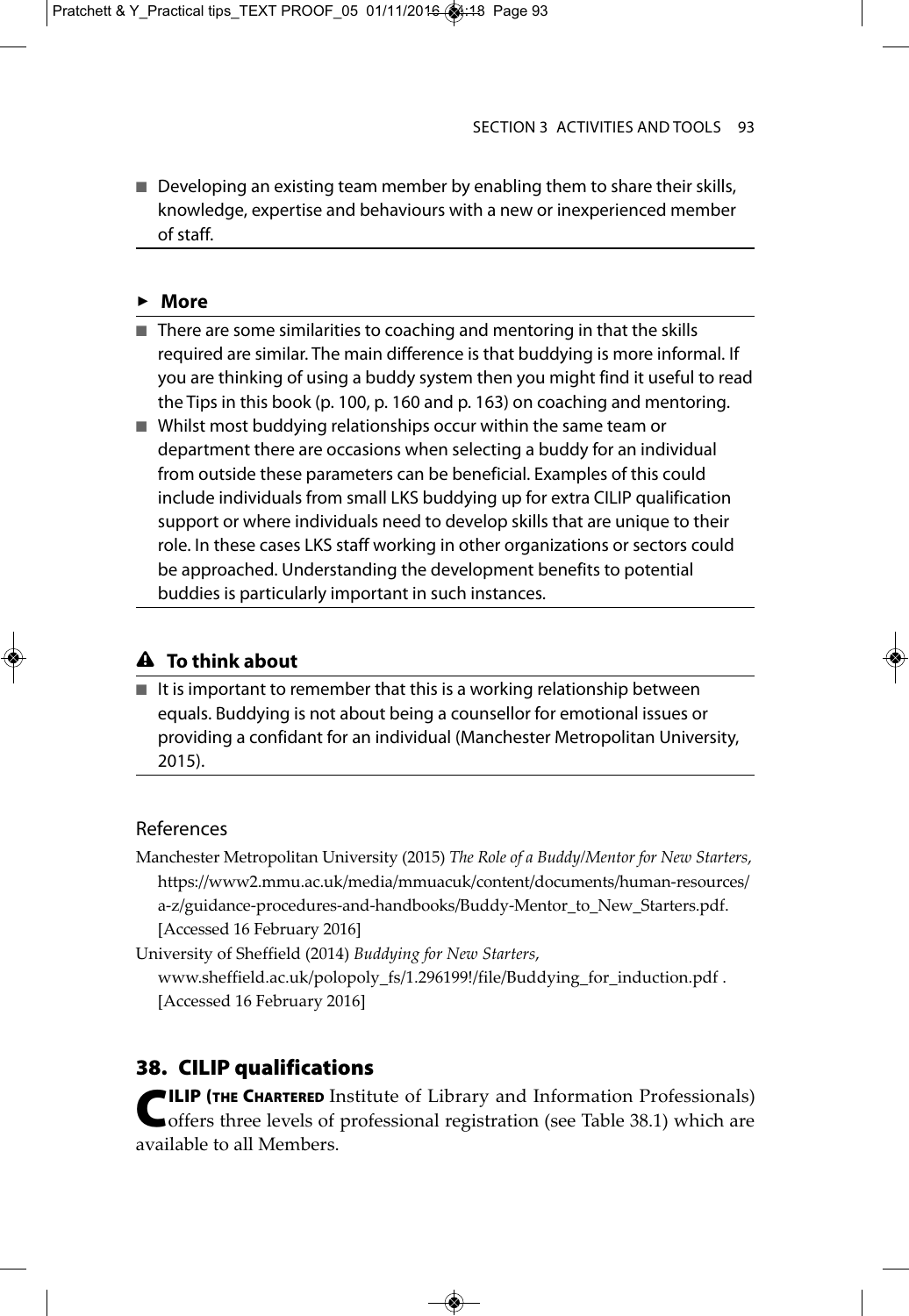|               | <b>Table 38.1</b> Three levels of CILIP professional registration                                                                                                                                                                                                                                                                                                                                                                                                                                                                                             |
|---------------|---------------------------------------------------------------------------------------------------------------------------------------------------------------------------------------------------------------------------------------------------------------------------------------------------------------------------------------------------------------------------------------------------------------------------------------------------------------------------------------------------------------------------------------------------------------|
|               | Who is it for? 'Those who are at the beginning of their professional career or who want<br>to gain some recognition for the knowledge and skills they have developed working in<br>a library, information or knowledge role' (CILIP, 2014a).                                                                                                                                                                                                                                                                                                                  |
| Certification | Members need to demonstrate they have:<br>1. Identified areas for improvement in their personal performance and undertaken<br>activities to develop skills and enhance knowledge.<br>2. Considered the organizational context of their service and examined their role<br>within the organization.<br>3. Enhanced their knowledge of information services in order to understand the<br>wider professional context within which they work.                                                                                                                    |
|               | Who is it for? 'Those working in the information professions who wish to be<br>recognized for their skills, knowledge, and application of these in the form of<br>reflective practice' (CILIP, 2014b).                                                                                                                                                                                                                                                                                                                                                        |
| Chartership   | Members need to demonstrate that they have:<br>1. Identified areas for improvement in their personal performance, undertaken<br>activities to develop skills, applied these in practice, and reflected on the process<br>and outcomes.<br>2. Examined the organizational context of their service, evaluated service<br>performance, shown the ability to implement or recommend improvement, and<br>reflected on actual or desired outcomes.<br>3. Enhanced their knowledge of the wider professional context and reflected on<br>areas of current interest. |
|               | Who is it for? 'The highest level of professional registration and if you're a<br>Chartered member, hold a senior position in your organization, or have made a<br>significant contribution to the information professions, it is appropriate for you'<br>(CILIP, 2014c).                                                                                                                                                                                                                                                                                     |
| Fellowship    | Members need to demonstrate that they have:<br>1. Identified areas for improvement in their personal performance, undertaken<br>activities to develop skills, applied these in practice, and reflected on the process<br>and outcomes.<br>2. Examined the organizational context of their work and evidenced substantial<br>achievement in professional practice.<br>3. Established their commitment to, and enhanced their knowledge of, the<br>information profession in order to have made a significant contribution to all or<br>part of the profession. |

### **The process**

The process of working towards professional registration will assist an individual in developing many skills which will have direct application in and benefit to the workplace. The process encourages critical reflection and evaluation. The selection and organization of the supporting evidence is a means for individuals to demonstrate their professional judgement. From an employer's point of view, supporting candidates working towards any of the levels of professional registration is valuable, as your organization will benefit from:

- the opportunity professional registration offers for career progression
- staff demonstrating their commitment to continuing professional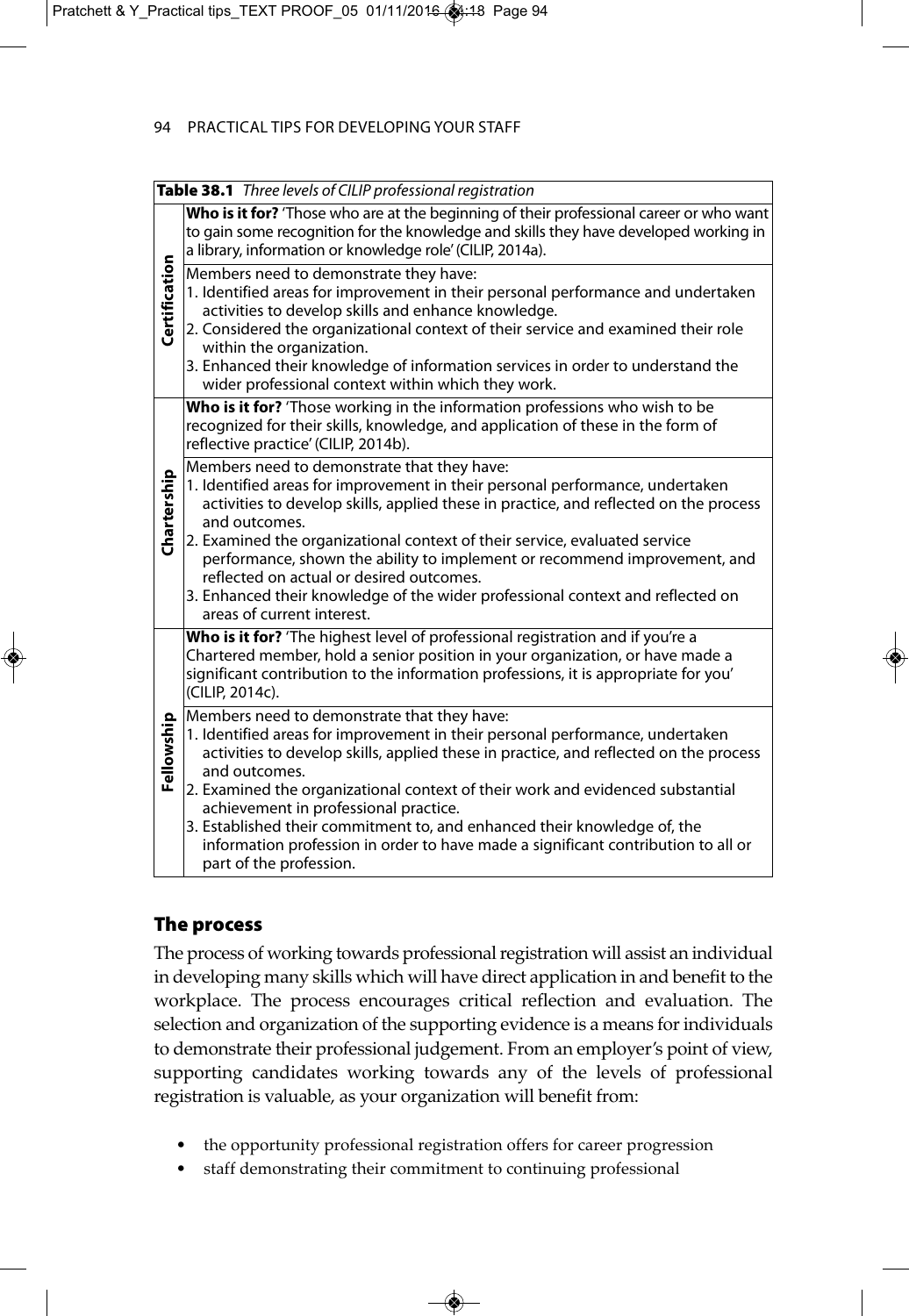development and a structure to encourage improvement and development of skills

- the fact that your staff will help you to stay on top of industry developments through access to a network of committed individuals across the information professions
- the opportunity to benchmark against other organisations
- your commitment to staff improvement and a structure to encourage improvement and development of skills
- improved business performance through involvement in professional registration
- innovative thinking, practice, influence and improved reliance

Adapted from CILIP, 2015

As part of the process, candidates are required to complete two Professional Knowledge and Skills Base (PKSB) self-assessments (see Figure 38.1 below). Candidates undertake an initial assessment at the start of the process and a reassessment towards the end to see if their original learning aims have been met. If the candidate is happy to share their initial assessment with you this can be an effective way of incorporating the process into an individual's day job as it will identify development needs which you can work with them to fulfil. Additionally, it could flag up skills and knowledge which an individual possesses but which you were not aware of, as these are not directly connected to their current role.

### **Monitoring progress**

Incorporating discussion on a candidate's progress into your regular one-toones is a useful way of monitoring progress and will assist the candidate in managing the process. It will demonstrate to the candidate that you are interested in them as an individual and that their continuing professional development is important to you, the team and the organization. It is important to be clear with the candidate that you are supporting them as their line manager. It is generally considered not appropriate for an individual's line manager to be their official mentor for professional registration. The application process is shown in Figure 38.1 overleaf.

### **Example from practice: Carol Brooks – LKS manager (public)**

Over the years I have seen a number of para-professionals work towards Certification and have seen amazing results in both their levels of confidence about their work, their professionalism and their ability to move into higher level roles. Without a doubt, the process of focusing on their own development and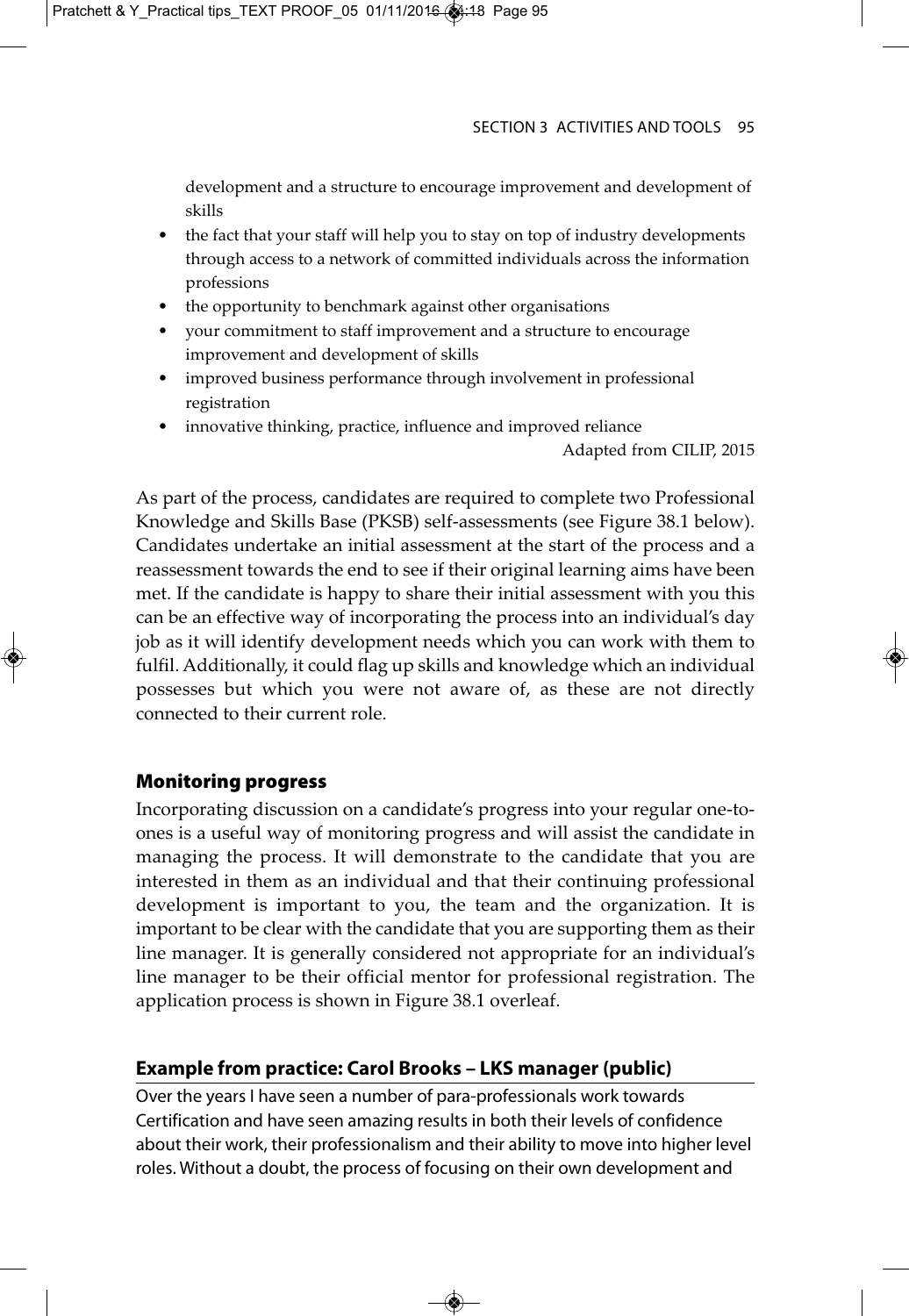reflecting on results has benefitted them as individuals and the service delivery they manage or provide.

Similarly qualified librarians have gained in confidence and determination to move forwards in their career through focusing on Chartership. It never ceases to impact on the service or the individual when reflective practice becomes a norm in considering what they are doing and how the results have benefitted the service users.



| Stage 2<br><b>Professional Knowledge and Skills Base (PKSB)</b>                                                                                                |
|----------------------------------------------------------------------------------------------------------------------------------------------------------------|
| Complete your intital self assessment of your skills and knowledge using the PKSB. You<br>will complete a reassessment as part of the final submission process |

| Stage 3<br>Developing yourself and collecting evidence                                        |
|-----------------------------------------------------------------------------------------------|
| Develop your skills and knowledge, collect evidence<br>of doing so and reflect on the process |

| Stage 4<br>Assembling your portfolio |          |                           |                                 |             |
|--------------------------------------|----------|---------------------------|---------------------------------|-------------|
| Evaluative<br>statement              | Evidence | CV and job<br>description | <b>Both PKSB</b><br>assessments | Mentor form |

| Stage 5<br><b>Submit your application</b>                |
|----------------------------------------------------------|
| Submit your portfolio for assessment using the CILIP VLE |

**Figure 38.1** *The application processfor professional registration with CILIP*

### **i** $\beta$  Best for

■ Developing and applying an individual's skills and knowledge whilst demonstrating that they are committed to personal development and to their professional growth.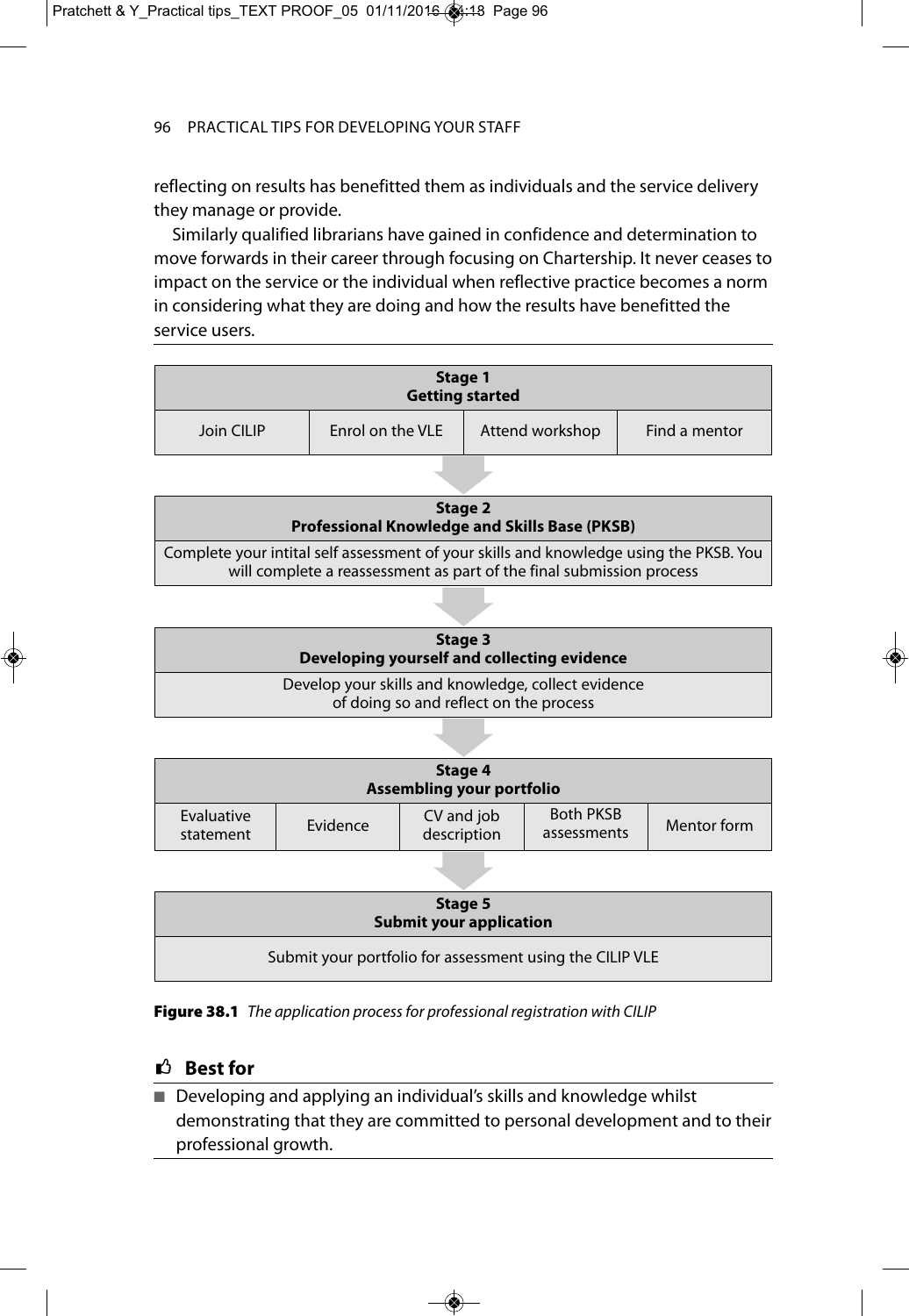### > **More**

- $\blacksquare$  The support of the line manager is extremely helpful to an individual during the professional registration process, as well as that of the team and the organization. However, this is not the only course of support available to candidates. In addition to their mentor, candidates can also look for support within their regional member network, their Candidate Support Officer and the CILIP member services team.
- There is other support available through the CILIP VLE including sample portfolios, a list of useful publications and discussion forums. Additionally, there are a number of professional registration blogs which individuals can follow or contribute to. Twitter can be a useful source of support and help, via the hashtags #certification, #chartership or #fellowship.

### ! **To think about**

■ CILIP does not set any deadlines from when candidates register to when they submit. Deciding how long an individual needs to complete their submission is part of the process and will often depend upon the stage they are in their career. The downside of this is that it can be easy for the process to become drawn out and for the candidate to lose motivation. If this becomes an issue encourage the individual not to lose heart. Persuade them to talk to their mentor and their candidate support officer who can help get them back on track.

### References

CILIP (2014a) *Certification: a guide for Members*,

www.cilip.org.uk/sites/default/files/documents/Certification%20Handbook%200 70314.pdf. [Accessed 19 September 2015]

CILIP (2014b) *Chartership: a guide for Members*, www.cilip.org.uk/sites/default/files/documents/Chartership%20Handbook%2007 0314.pdf. [Accessed 25 October 2015]

CILIP (2014c) *Fellowship: a guide for Members*,

www.CILIP.org.uk/sites/default/files/documents/Fellowship%20Handbook%2007 0314.pdf. [Accessed 30 October 2015]

CILIP (2015) *Information for Employers*, www.CILIP.org.uk/CILIP/jobscareers/professional-registration/information-employers. [Accessed 19 September 2015]

### Further reading

CILIP (2013) *Your Professional Knowledge and Skills Base: identify gaps and maximise opportunities along your career path*, CILIP, London.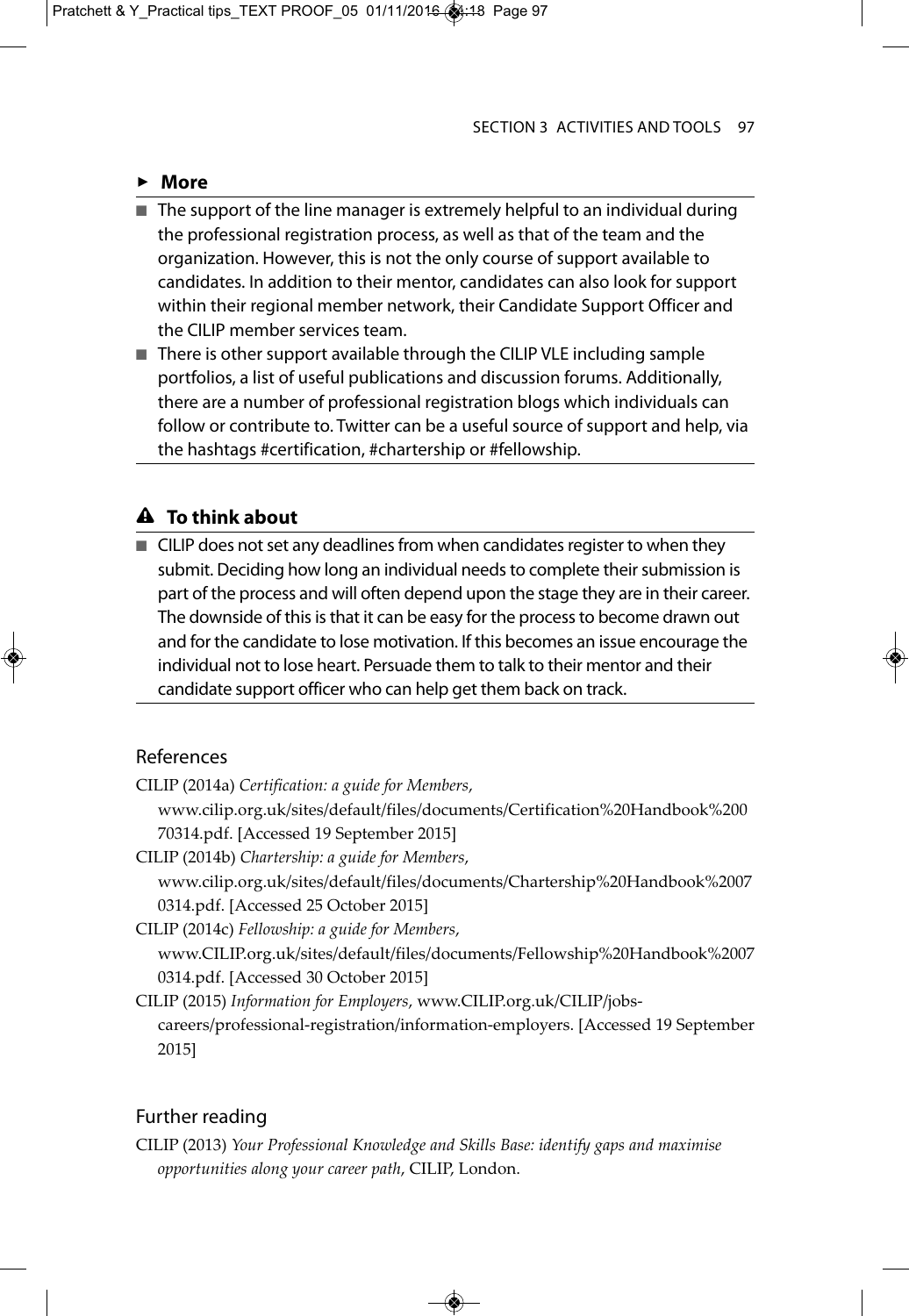CILIP (2015) *How to Access the VLE*,

www.CILIP.org.uk/CILIP/membership/benefits/virtual-learning-environmentvle/how-access-vle. [Accessed 19 September 2015]

Fisher, B., Ruddock, B., Young, G. and Brooks, C. (2013) *The CILIP Mentoring Award*, https://pteg.wordpress.com/category/cilip-mentoring-award. [Accessed 24 June 2016]

### Acknowledgement

Many thanks to Matthew Wheeler, Development Officer (Member Support), CILIP – www.cilip.org.uk/cilip/about/cilip-people/staff/member-services/ matthew-wheeler – for checking the information provided in this Tip.

# **39. CILIP qualifications – revalidation**

**REVALIDATION IS THE** means by which holders of any of the three levels of **RCILIP** professional registration can demonstrate that they have continued to learn and develop since obtaining their professional registration.

The process is simple (see Figure 39.1). Members need to log a minimum of 20 hours of CPD (continuous professional development) on the CILIP VLE and put together a 250-word reflective statement which demonstrates how they have developed their:

- personal performance
- organizational performance
- knowledge of the wider LIS profession.

#### **How to Revalidate**

To revalidate, access your space in the CILIP Portfolio section of the VLE and start logging any CPD activities that you've undertaken in the last year.

You should think broadly when considering what activities to include in your revalidation. Reading a professional publication, talking about professional issues with a colleague or engaging on social media are just as valid as attending a formal training course or a conference.

Once you've completed a minimum of 20 hours of CPD, submit this with a 250 word reflective statement focusing on how you've developed your knowledge over the year. All CILIP Members already complete more than 20 hours of CPD in a year. By revalidating, you will get professional recognition for doing so!

### **There is no charge for revalidation.**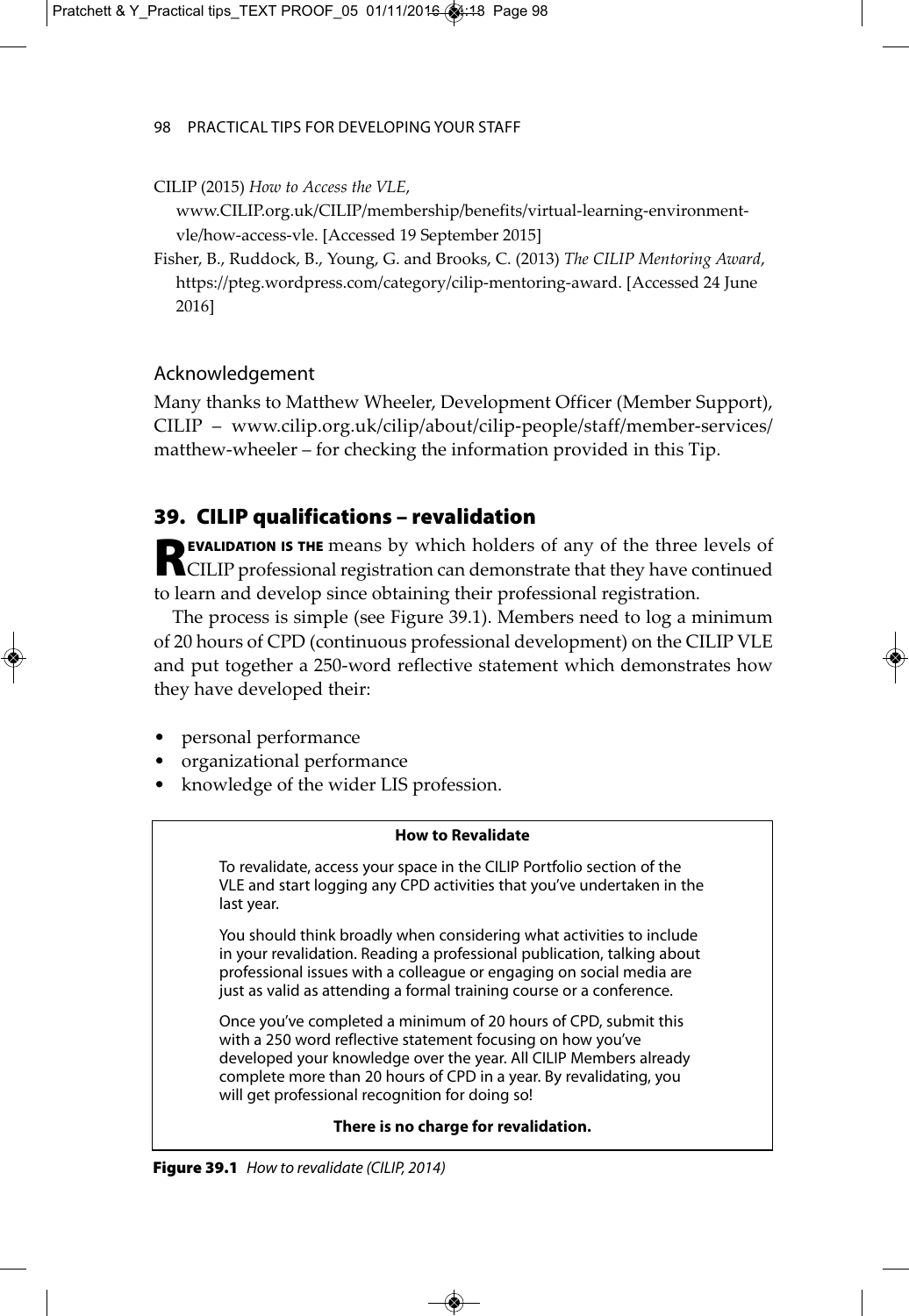Regularly revalidating professional qualifications enables individuals to develop a number of good habits, which line managers and organizations should encourage. Maintaining an ongoing record of CPD on a routine basis is good practice. It is useful in assisting individuals in preparing for annual appraisals or job applications and in identifying gaps in skills and knowledge.

Revalidation encourages a broad approach to CPD, as it is not just about attending training courses or conferences, which can be expensive and involve time away from the workplace. The Tips in this Activities and Tools section of this book provide a wide range of CPD suggestions that an individual can undertake which cost very little but offer benefits to them as an individual, their team and the wider organization.

Finally, revalidation is important from a professional perspective, as it demonstrates the importance of ongoing development. It brings the LKS profession into line with many other professions which require those practising in their field to demonstrate regular evidence of CPD throughout their career.

### **Example from practice: Tracey Pratchett (2016) – LKS manager (NHS, FE and public)**

I completed my first revalidation at a group session in September 2015. It was one of those things that was on my to-do list, but always slipped to the bottom of the pile. Making a commitment to attend a session meant that I was able to complete revalidation in a couple of hours, and it was great having support on hand. I've also encouraged members of my team to revalidate in this way.

I found that the process was very quick and easy, but also gave me the opportunity to reflect on what I had achieved over the past year, where I was now and what development needs I have for the future. Having changed roles 6 months earlier, this was invaluable. I have also used this information to support conference submissions, underpin appraisal discussions with my line manager and to update my CV. I now put an hour aside every month or two to keep my log updated with a view to making the next time even easier.

#### **i** $\theta$  **Best** for

■ Actively demonstrating an ongoing commitment to developing and applying skills and knowledge whilst maintaining a commitment to personal development and professional growth.

#### > **More**

■ CILIP recognize this achievement by maintaining a Register of Practitioners,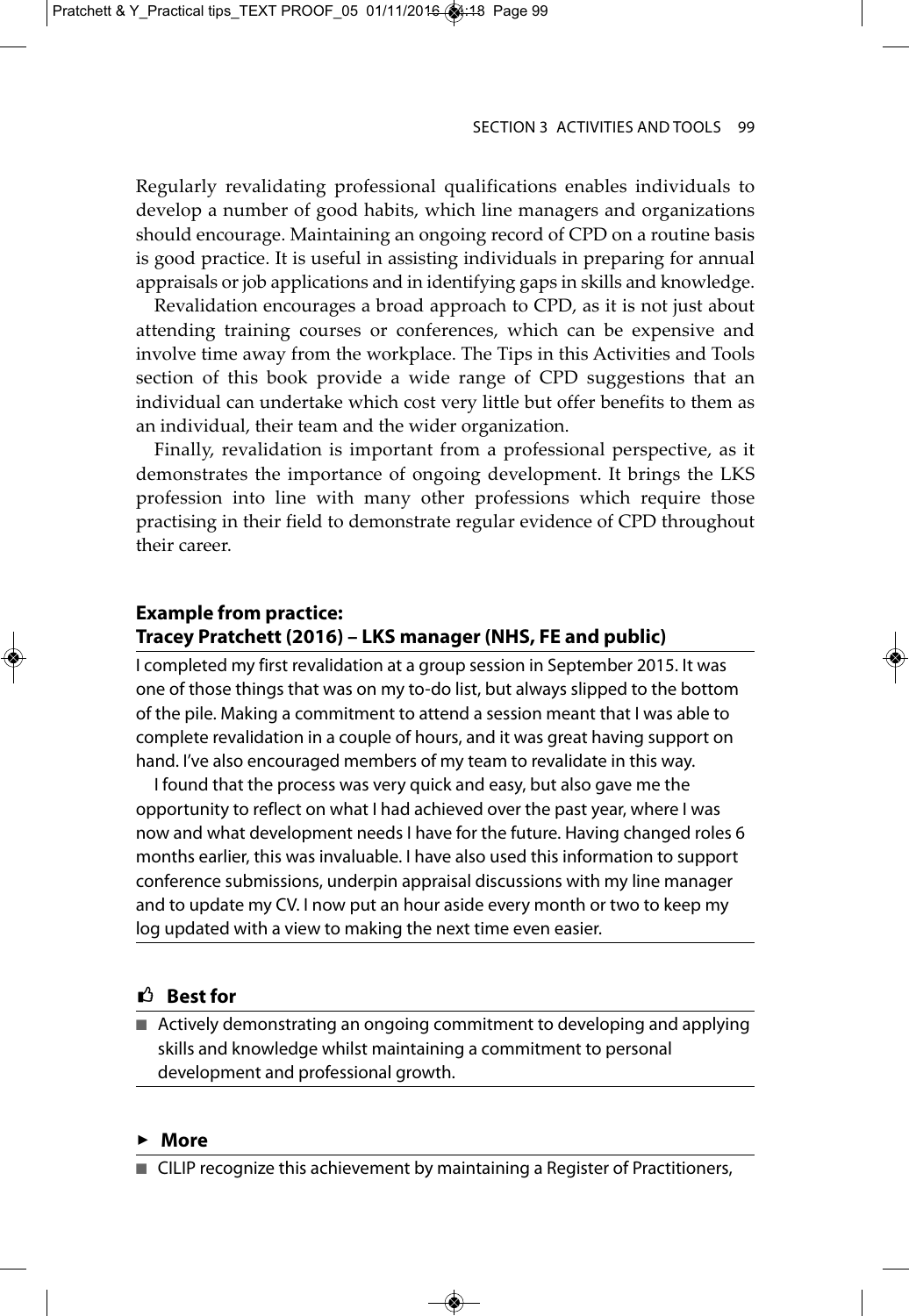which displays an individual's professional details alongside the date that they initially achieved their qualification, and also the last date they revalidated. This information is publicly available to employers, potential future employers and colleagues. Individuals are able to control the information displayed in the Register by editing their profile on the CILIP website.

■ There is a user called 'Example Portfolio Content' on the portfolio system which has a small number of examples of revalidation submissions. Additionally individuals can make their submissions available to their friends on the portfolio system for further examples.

### References

CILIP (2014) *Revalidation*, www.cilip.org.uk/CILIP/jobs-careers/professionalregistration/revalidation. [Accessed 8 November 2015] Pratchett, T. (2016) *Revalidation in Action*, www.lihnn.nhs.uk/images/Documents/LIHNN/LIHNNK-Up/LIHNNK\_UP\_50\_v8\_lo-res.pdf. [Accessed 19 June 2016]

### Further reading

CILIP (2013) *Your Professional Knowledge and Skills Base: identify gaps and maximise opportunities along your career path*, CILIP, London.

CILIP (2013) *Revalidating Using the CILIP Virtual Learning Environment*, www.cilip.org.uk/sites/default/files/documents/How%20to%20revalidate%20 using%20the%20cilip%20VLE.pdf. [Accessed 8 November 2015] CILIP (2015) *How to Access the VLE*,

www.cilip.org.uk/cilip/membership/benefits/virtual-learning-environmentvle/how-access-vle. [Accessed 8 November 2015]

### Acknowledgement

Many thanks to Matthew Wheeler, Development Officer (Member Support) CILIP – www.CILIP.org.uk/CILIP/about/CILIP-people/staff/member-services/ matthew-wheeler – for checking the information provided in this Tip.

# **40. Coaching**

COACHING AND MENTORING have similarities and the terms are often used<br>interchangeably. They employ similar techniques, sometimes blurring the boundaries between the two approaches (Webster, 2014; Brewerton, 2002). Coaching derives from the sporting community and the coach is particularly concerned with improving performance and finding solutions. Coaches do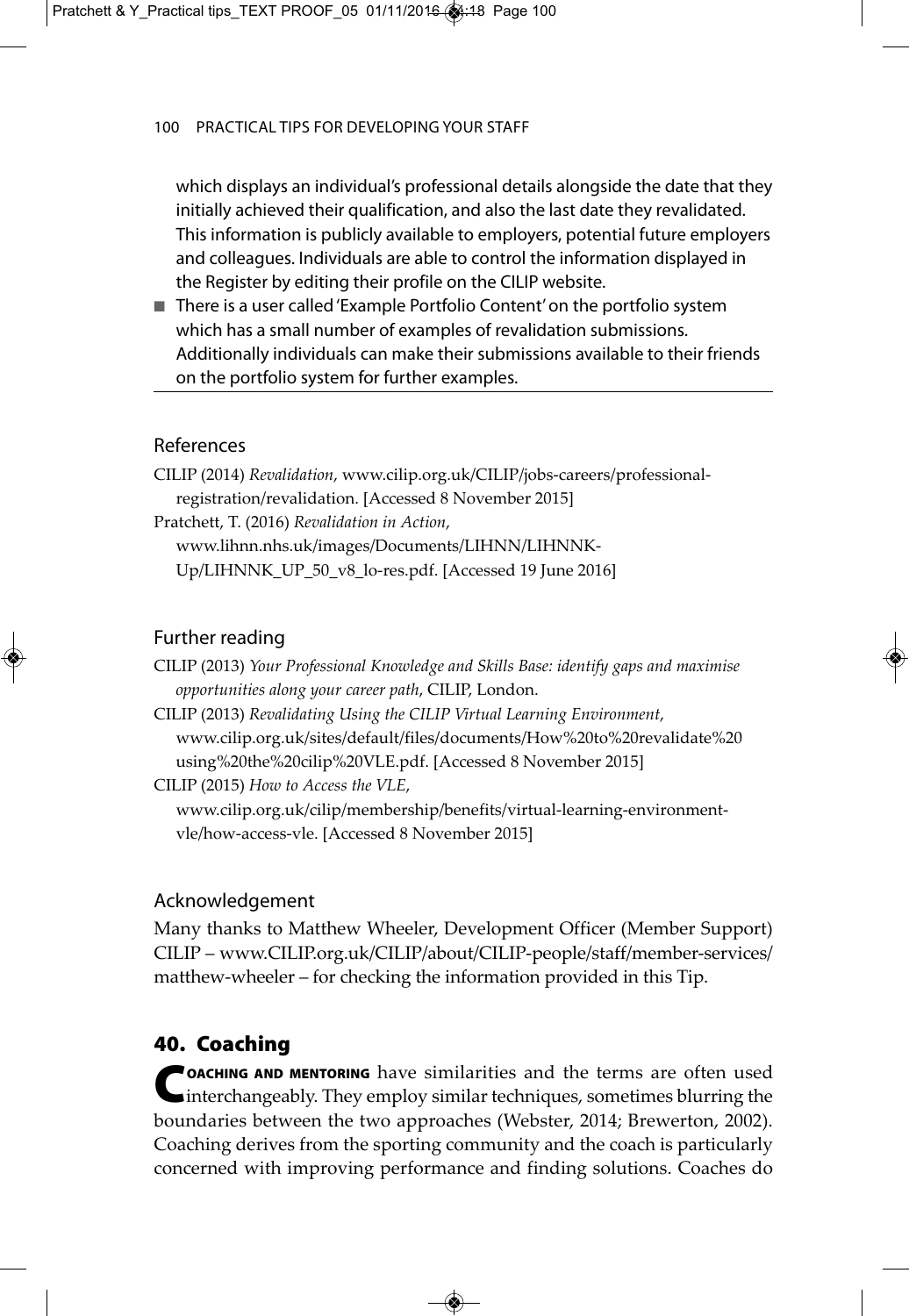not need to work in the same field as the person being coached, but rather bring a skill set which they use to help the individual to achieve their goals. A mentor is usually a more experienced professional working in the same field who will share their knowledge and skills with the individual being mentored.

Coaches use their skills in listening, questioning, challenging and being supportive, to focus on solving a specific problem or achieving a clear outcome, often within a short timeframe. This differs from a mentoring relationship, which is usually longer-term and more likely to be concerned with the learning elements of the relationship rather than performance. Hadikin (2004) states that there is no universal definition of coaching, that it is 'simply helping others to realise their potential' (Hadikin, 2004, 1).

Coaching is not necessarily career-focused and can be applied to all aspects of an individual's life. In the context of this book, we will emphasize the way that coaching provides a structured framework for an individual to work with a skilled professional to improve their performance and solve problems at work. Within this model of coaching, Whitmore (2009) indicates that the coach uses their expertise (without necessarily having knowledge of the coachee's specialism) to explore perceptions, unlock learning and draw new or unknown conclusions. CIPD (2009) states that coaching focuses on the individual and is not always work-related, so can be used to explore selfperception and personal responses to situations.

#### **The GROW Model**

Coaches often use frameworks to structure their sessions and Whitmore's (2009) GROW Model (Figure 40.1) is a simple yet common approach. This model is useful for keeping coaching sessions on track and ensuring that the individual being coached leaves with a tangible action plan that they can implement.

Employing an external coach for an individual or group may not be an option for your LKS, but some organizations have in-house coaching schemes to provide individuals with support. Rock and Donde (2008) highlight that whilst coaching is expensive for organizations, coaching can provide a tangible return on investment, resulting in staff who are motivated, good performers and able to lead and have reduced stress.

Coaching provides a space to explore challenging issues in a supportive environment with a skilled professional and can be an extremely valuable experience. It is not easy and will be challenging, and so will only work with someone who is committed to the process and prepared to explore uncomfortable self-perceptions and to act on their insights.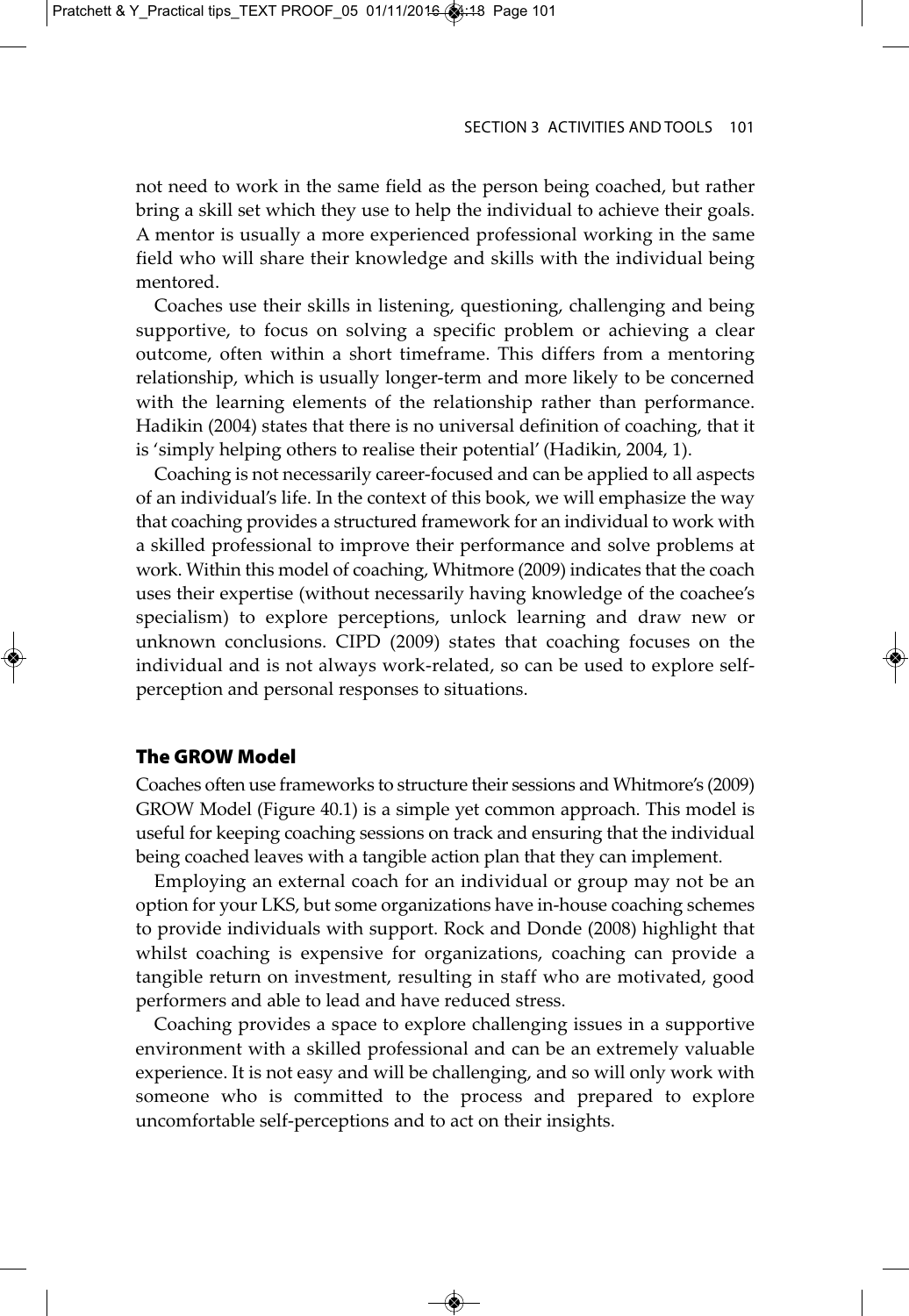| Goal           | • The first step inolves establishing mentee/coachee goals |
|----------------|------------------------------------------------------------|
| <b>Reality</b> | • Explore the current reality/situation                    |
| <b>Options</b> | • Discuss the options                                      |
| Wrap up        | • Finalize the session by establishing clear SMART goals   |

**Figure 40.1** *The GROW Model (Whitmore, 2009)*

### **Best** for

■ Working with a professional to explore problems in depth and to improve performance in the workplace.

### > **More**

■ Coaching is similar to mentoring, so it is worth exploring both options to ensure that the most appropriate approach is selected (Tips 62, p. 160 and 63, p. 163).

### ! **To think about**

- Coaching will only work for individuals who are committed to the process and are prepared to implement change. This approach cannot be imposed on an individual who is not engaged.
- Employing an external coach may not be a viable approach for your team, as it can be costly. Explore in-house organizational coaching opportunities and opportunities linked to professional bodies, which may be more affordable.

### References

Brewerton, A. (2002) Mentoring, *Liber Quarterly*, **12** (4), 361–80. CIPD (2009) *Mentoring – CIPD factsheet*, www.shef.ac.uk/polopoly\_fs/1.110468!/file/cipd\_mentoring\_factsheet.pdf. [Accessed 6 April 2015]